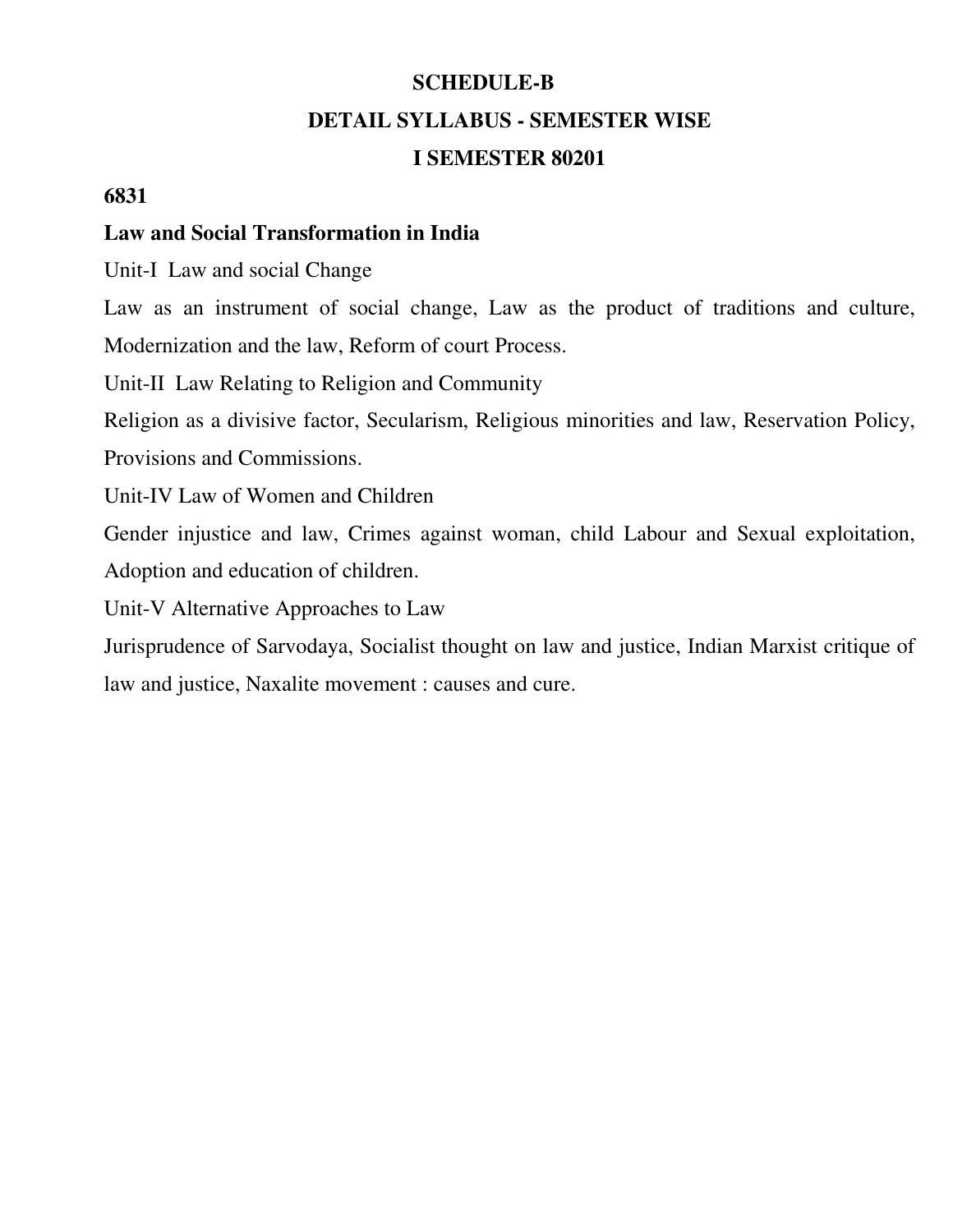# **6832 Indian Constitutional Law : The New Challenges**

Unit- I Federalism

Meaning and Scope, Federal Principle, Essential Characteristics, Position in India

Unit-II Fundamental Rights

State, Right to equality, Empowerment of women, Right to Freedom with reference to freedom of speech and right to broadcast and telecast., Right to Strikes, Hartal and Bandh. (Closure).

Unit-III Emerging Regime of New Rights and Remedies

Directive Principles and Fundamental Duties, Right to education and commercialiation of education, Right to minorities to establish educational institutions, Secularism and religious fanatism.

Unit-IV Separation of Powers : stresses and Strain

Judicial Activism, PIL implementation, Judicial independence, Tribunals

Unit-V Democratic Process

Nexus of Politics with criminals and the business, Election and Election Commission, Democracy and Coalition Government.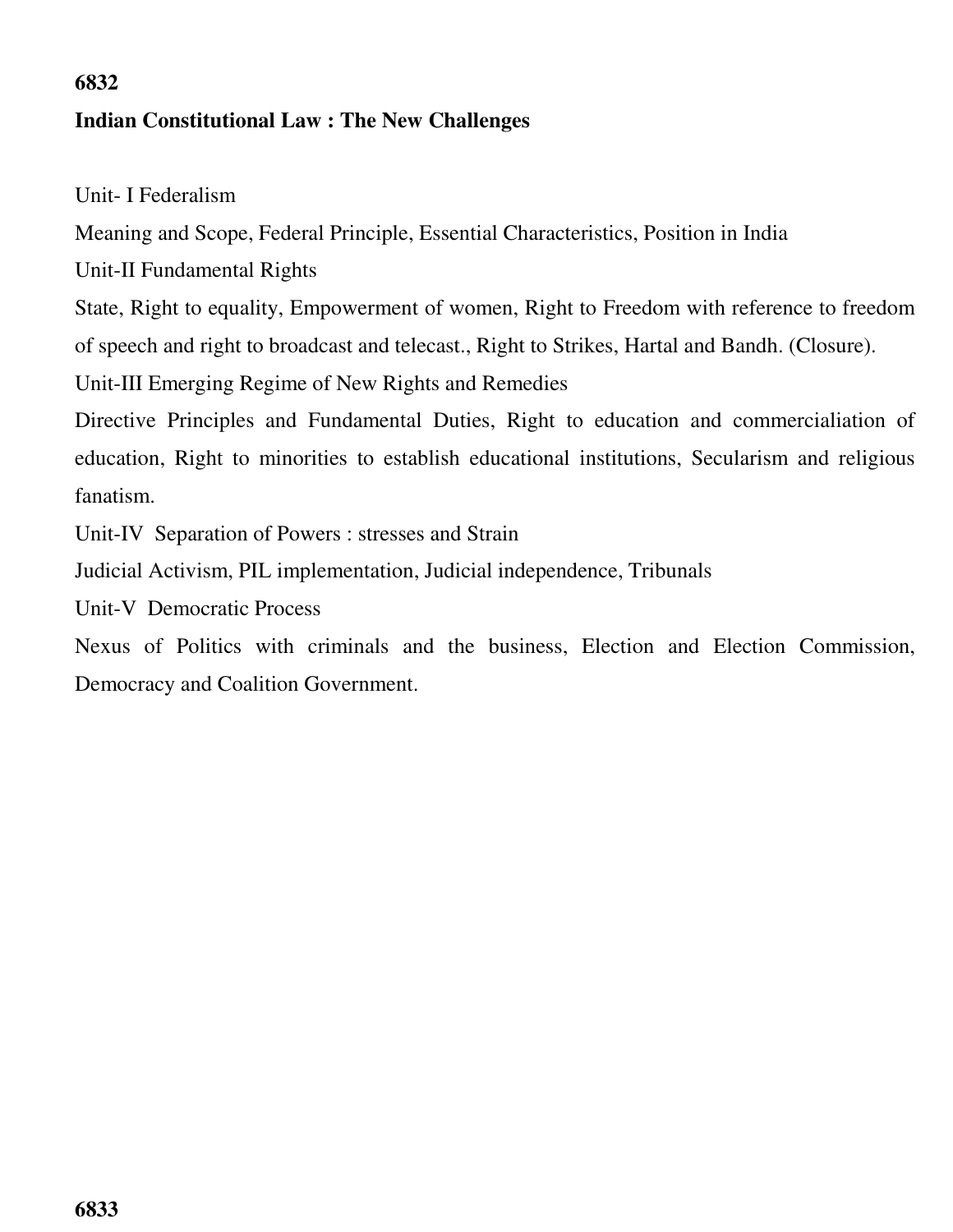#### **Judicial Process**

Unit-I Nature of Judicial Process

An instrument of social ordering, Creativity in Law- Legal Reasoning & Growth of Law-Change and stability, precedent, Development and reasoning under statutory and codified system.

Unit-II Dimensions of judicial process and adjudications

Aspect of Judicial Reviews, Role and Theories of Constitutional Adjudication, Judicial activism and Varieties. Judicial Law-making and Problems Accountability.

Unit-III Judicial Process in India

Historical background, Role of Judges and Judicial Review, Judicial Independence and Political Role in Judicial Process, Constitutional Goals, Values and Judicial Activism, Scope and Limits of Courts, Institutional Liability.

Unit-IV Concept of Justice

Concept in the Indian thought (Justice or Dharma) Various Theories of Justice in India and Western Thought. Theories of Justice-Liberal & Tradition, Utilitarian and Moral Tradition.

Unit-V Relation Between Law and Justice

Equivalence theories, Dependency theories, independence of Justice theories, Influence of theories of Justice, Judicial process and analysis of Supreme court Cases.

# **LL.M. II SEMESTER 80202**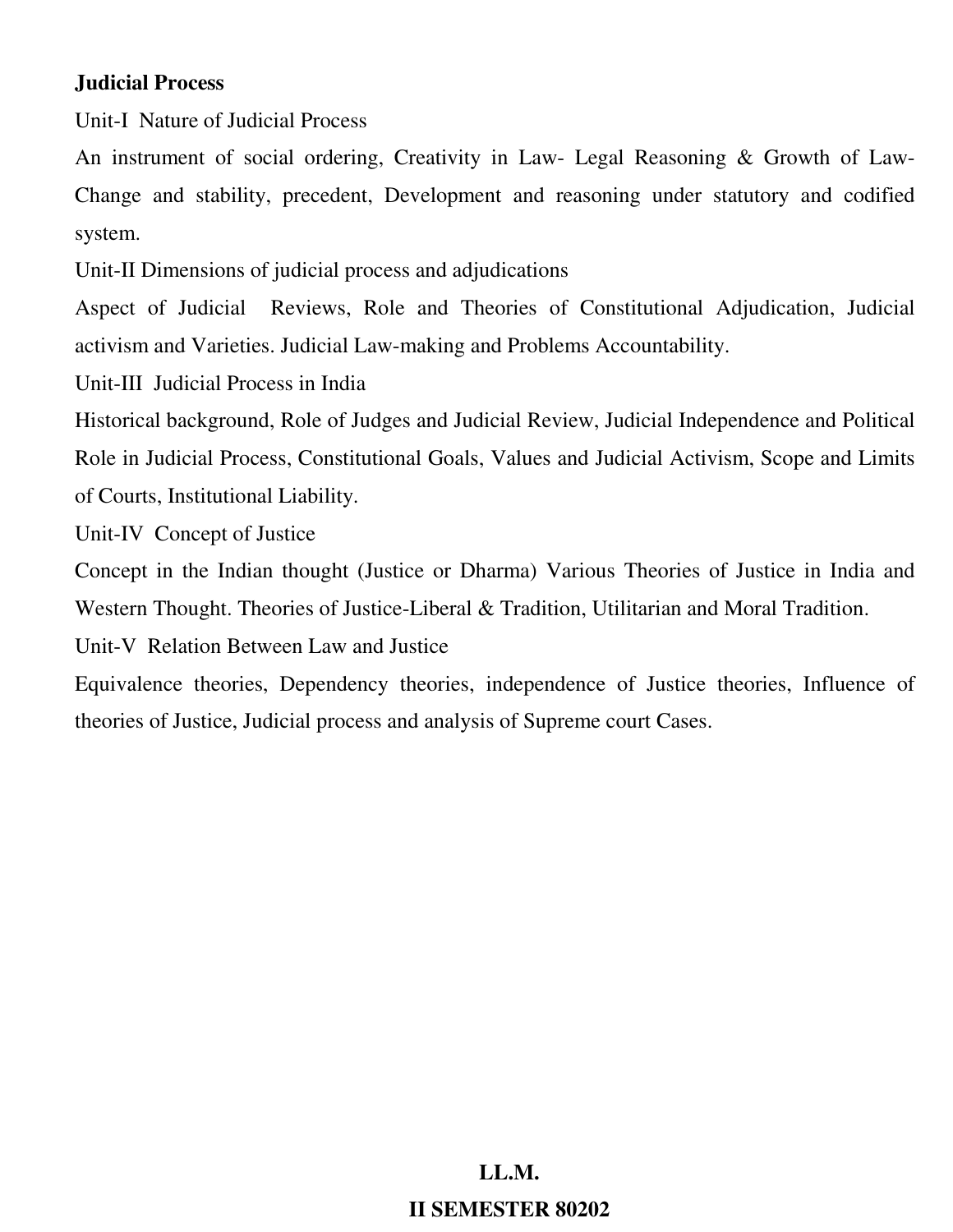#### **6834**

#### **Legal Education and Research Methodology**

Unit-I Objectives of Legal Education Clinical Legal Education- Legal Aid, Legal Literacy, Legal Survey and Law Reform. Student's participation in Law School Programmers- Organization of Seminars, Publication of Journals and assessment of teachers. Unit-II Methods of Teaching and Evaluation system Lecture Method of Teaching- Merits and Demerits The Problem Method Discussion Method and its suitability an PG-Level Teaching The Seminar Method of Teaching Examination System and Problems in Evaluation External and Internal Assessment. Unit-III Research Methods Socio-Legal Research Doctrinal and Non-Doctrinal Relevance of Empirical Research Induction and Deduction Unit-IV Identification of Problem of Research 1. What is a Research Problem 2. Survey of Available Literature and Bibliographical Research (a) Legislative Materials including Subordinate Legislation, Notification and Policy Statements. (b) Decisional Materials including foreign Decisions : Methods of Discovering the "Rule of the Case" tracing the history of important Cases and ensuring that these have not been over-ruled; discovering Judicial conflict in the area pertaining to the research problem and The reasons thereof.

- (c) Juristic Writings- a Survey of Juristic Literature relevant to select Problems in INDIA and Foreign periodicals.
- (d)Compilation of list of reports of special studies conducted relevant to the problem.

Unit – V Preparation of the Research design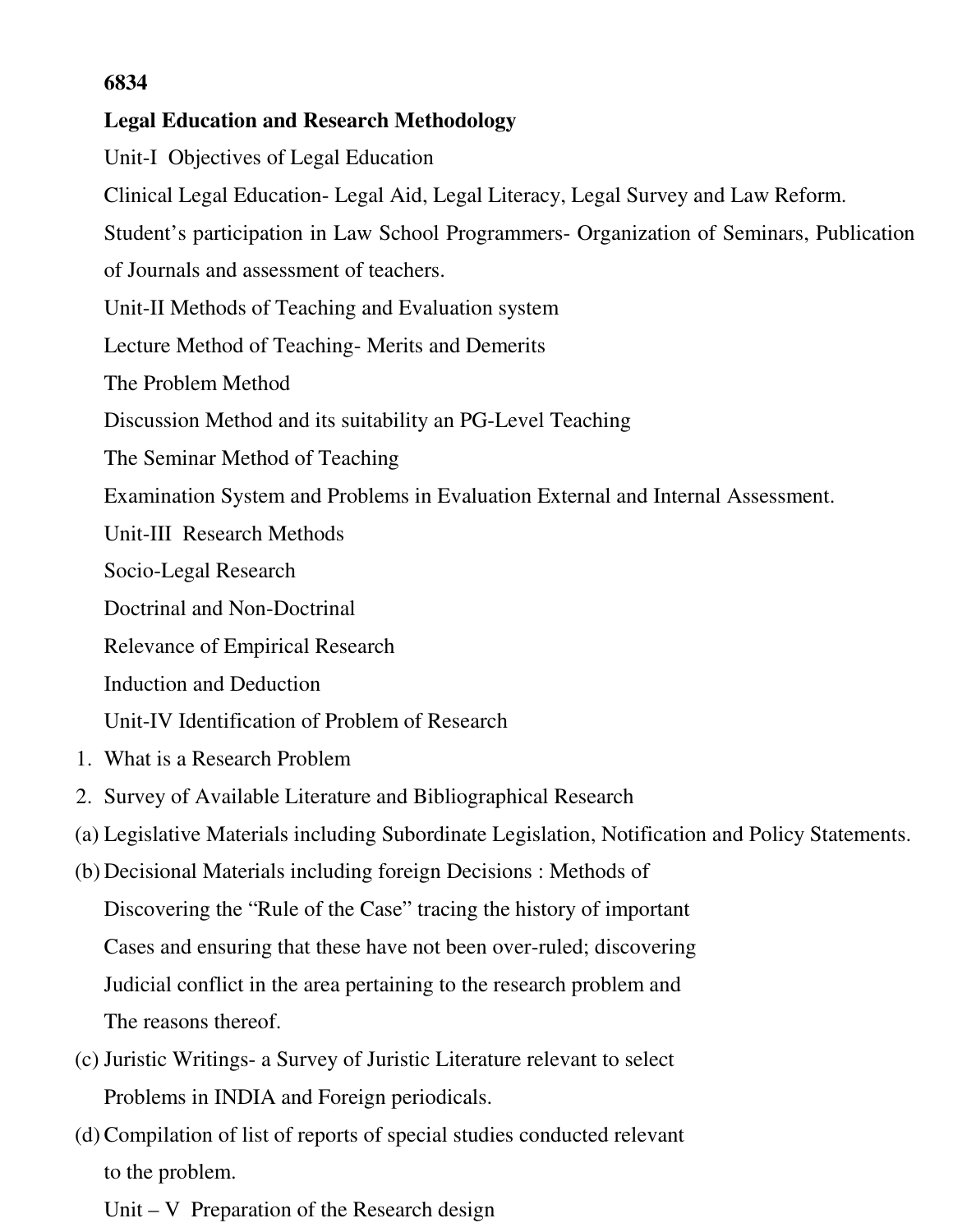- (i) Formulation of the Research problem.
- (ii) Devising tools and techniques for collection of data : methodology.
	- (a) Methods for the collection of statutory and case materials and Juristic literature.
	- (b)Use of Historical and comparative research materials.
	- (c) Use of Observation Studies
	- (d) Use of Questionnaires Interview
	- (e) Use of Case Studies
	- (f) Sampling Procedures Design of sample, Types of sampling to be Adopted.
	- (g)Use of Scaling Techniques
	- (h)Jurimetrics
		- (III) Computerized Research- A study of legal research program.
		- (IV) Classification and tabulation of data- Use of cards for data collection,
		- Rules for tabulation, Explanation of tabulated data
		- (V) Analysis of Data.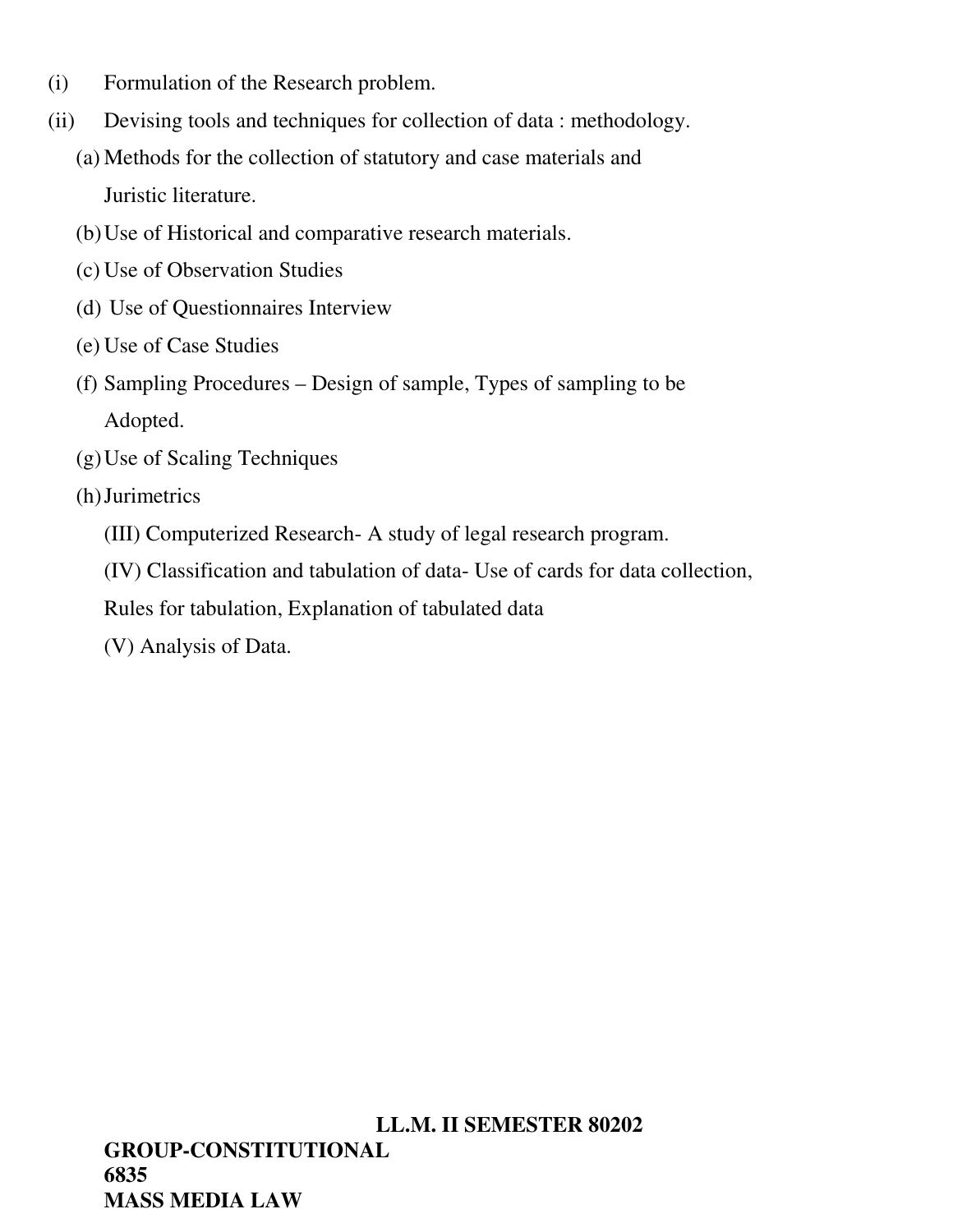Objectives of the course

 Mass media such as press, radio and television, films, play a vital role Culturalisation and modernization of a society. The visual media are bound to have A much greater impact on human mind. But while these media have such a potential Value as many educators has to be harnessed for developmental purposes, their Negative harmful potential has to be curbed in public interest. Law plays a dual Role vis-à-vis such media. One the hand, it protects the creative freedom involved In them, on the other, it has to regulate them so as to avoid their possible abuse. This paper will deal with such interaction between law and mass media. Syllabus

Unit –I

Mass Media – Types of press films, Radio Television, Ownership patterns, Press- Private, Public, Radio & Television Public.

 $Unit - II$ 

Press Freedom of Speech and Expression – Article 19 (1) (a), Includes Freedom of the Press, Laws or defamation, obscenity, blasphemy and sedition, The relating to employees wages and service conditions, News print Control Order,

Advertisement – is it included within freedom of speech and expression ?, Press And the Monopolies and Restrictive Trade Practices Act.

Unit-III

Films- How far included in freedom in of speech and expression ?, Censorship Of films – constitutionally, The Abbas case, Difference between films and Press-why pre-censorship valid for films but not for the press?, Censorship under The Cinematograph Act.

Unit-IV-

Radio and Television – Government monopoly, Should there be an autonomous Corporation ?, Report of the Chanda Committee, Government Policy, Commercial Advertisement, Judicial Review of Doordarshan decisions: Freedom To telecast  $Unit - V$ 

Constitutional Restrictions, Radio and television subject to law of defamation and Obscenity, Power to legislate – Article 246 read with the Seventh Schedule, Power To impose tax-licensing and license fee.

Select bibliography

M.P. Jain, Constitutional Law of India Vol. 1. (1991), Bombay.

John B. Howard, The Social Accountability of Public Enterprises in Law and Community Controls in New Development Strategies (international Center for law In Development) 1980

Bruce Michael Boyd, Film Censorship in India ; A Reasonable on Freedom of Speech and Expression". 14 J.I.L.I. 501 (1972).

Rajeev Dhavan "On the Law of the Press in India", 26 J.I.L.I. 288 (1984).

Rajeev Dhavan, Legitimating Government Rhetoric : Reflections on some Aspects Of the Second Press Commission", 26 J.I.L.I. 391 (1984).

Soli Sorabjee, Law of Press Censorship in India (1976).

Justice E. S. Venkaramiah, Freedom of Press Some Recent Trends (1984).

D.D. Basu, The law of Press of India (1980).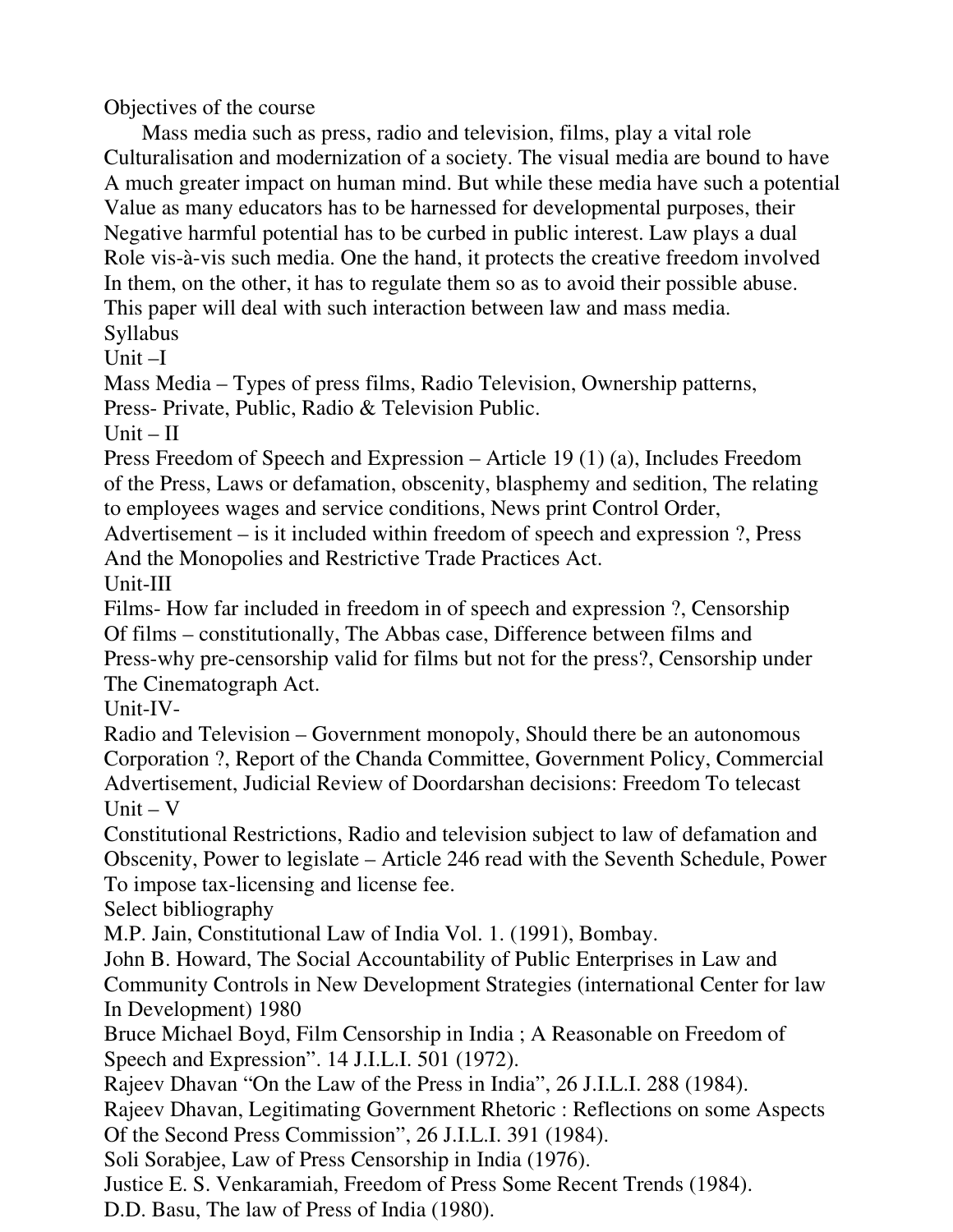Students should consult relevant volumes of the Annual Survey of Indian Law Published by the Indian Law Institute. (Constitutional Law I  $\&$  II Administrative Law and Public interest litigation).

#### **6837 PUBLIC UTILITIES LAW**

Objectives of the course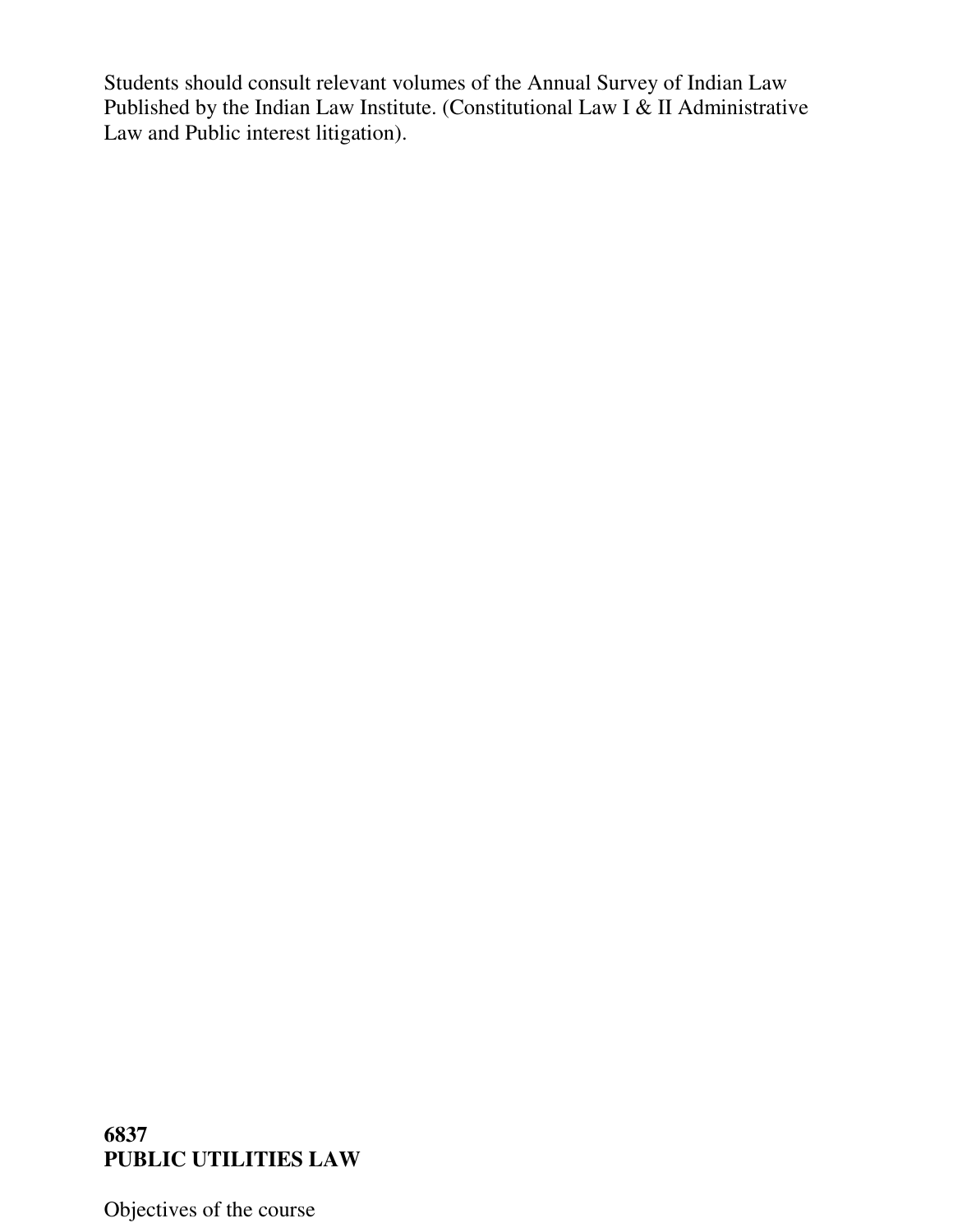Public utilities are Government monopolies, which are services than Commercial enterprises. The law of public utilities is contained in the statuees of Incorporation and judicial decisions given by courts while resolving disputes Business relations with them. In this paper a student will study (a) Government Policy in regard to such utilities : (b) patterns of the laws of incorporation and © powers, functions and liabilities of the public utilities vis-à-vis employees, Consumers and others.

Syllabus

Unit - I

Public Utilities, Meaning & Subjects : - Railways, Electricity, Gas, Road Transport, Telephone, Post and Telegraph Service, Police, Fire Brigade, Banking Service etc., Growth and Evolution of public utilities and their legislation, Government and Parliamentary Control, Constitutional Provision of Power to Legislate.

Unit-II

Utilities Legislation, Administrative Authorities-Structure of the Administration Authorities, Subordinate legislation, Quasi-judicial Decision- Administrative Authorities.

Unit – III Public Utilities and Consumer Protection Exclusion from M.R.T.P. Act, Rights of Consumers protected by the Consumer Protection Act.

 $Unit - IV$ 

Public Utilities And their Employees, Application of Articles 16 and 311 ?, Application of Industrial law-right to strike, The right to equality the airhostess case.

Unit  $-V$ 

Liabilities and Special privileges of public utilities, In Contract, In Tort, In Criminal Law

Select Bibliography

- 1. P.M. Bakshi, Television and the law, (1986)
- 2. Vasant Kelkar, "Business of Postal Service". 33 I J.P.A.p.p. 133\_ 141(1987).
- 3. G. Ramesh, "Characteristic of Postal Service Organization in a developing Country Like India" 32. IG.P.A.7 (1986).
- 4. Nalini Paranjpe, "Planning for Welfare in the Indian Railways" 31 I.J.P.A. 171-180 (1985).
- 5. Arvind K. Sharma "Semi-Autonomous Enterprise : Conceptual Portrait Further Evidence on the Theory of Autonomy" 33 I.J.P.A. p 99-113.
- 6. S.P. Sathe, Administrative Law (1998)
- 7. Jain &Jain, Principles of administrative Law, (1986)
- 8. Jagdish UI, Handbook of electricity Laws, (1978)
- 9. Bhaumik, The Indian Railways Act, (1981) Students should consult relevant volumes of Annual Surey of Indian Law Published by the Indian Law Institute (Constitutional Law 1 & 11< Administrative Law, Consumers Protection Law and Labour Law).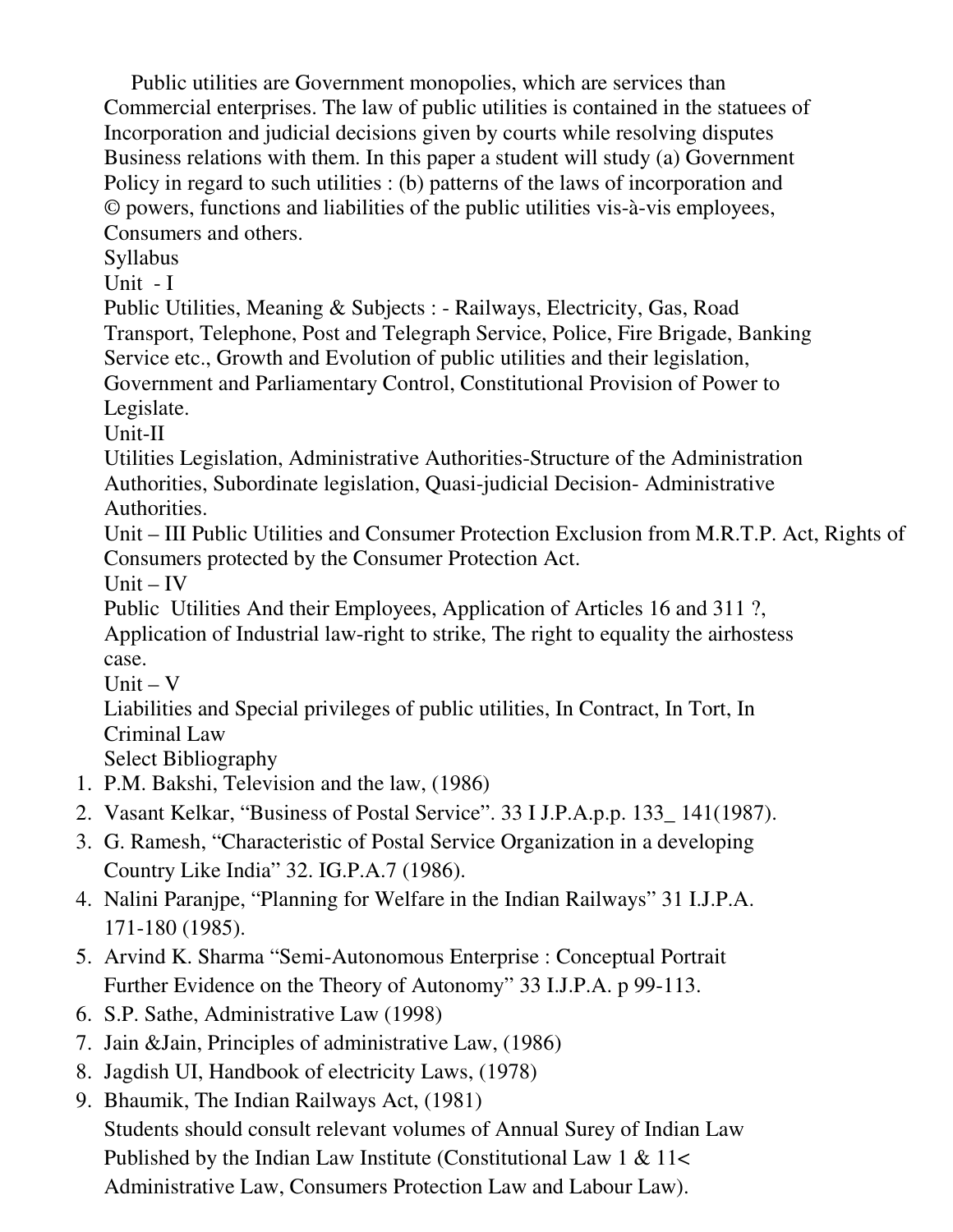**II-SEMESTER 80202 GROUP-CRIMINAL LAW 6836 COMPARATIVE CRIMINAL PROCEDURE**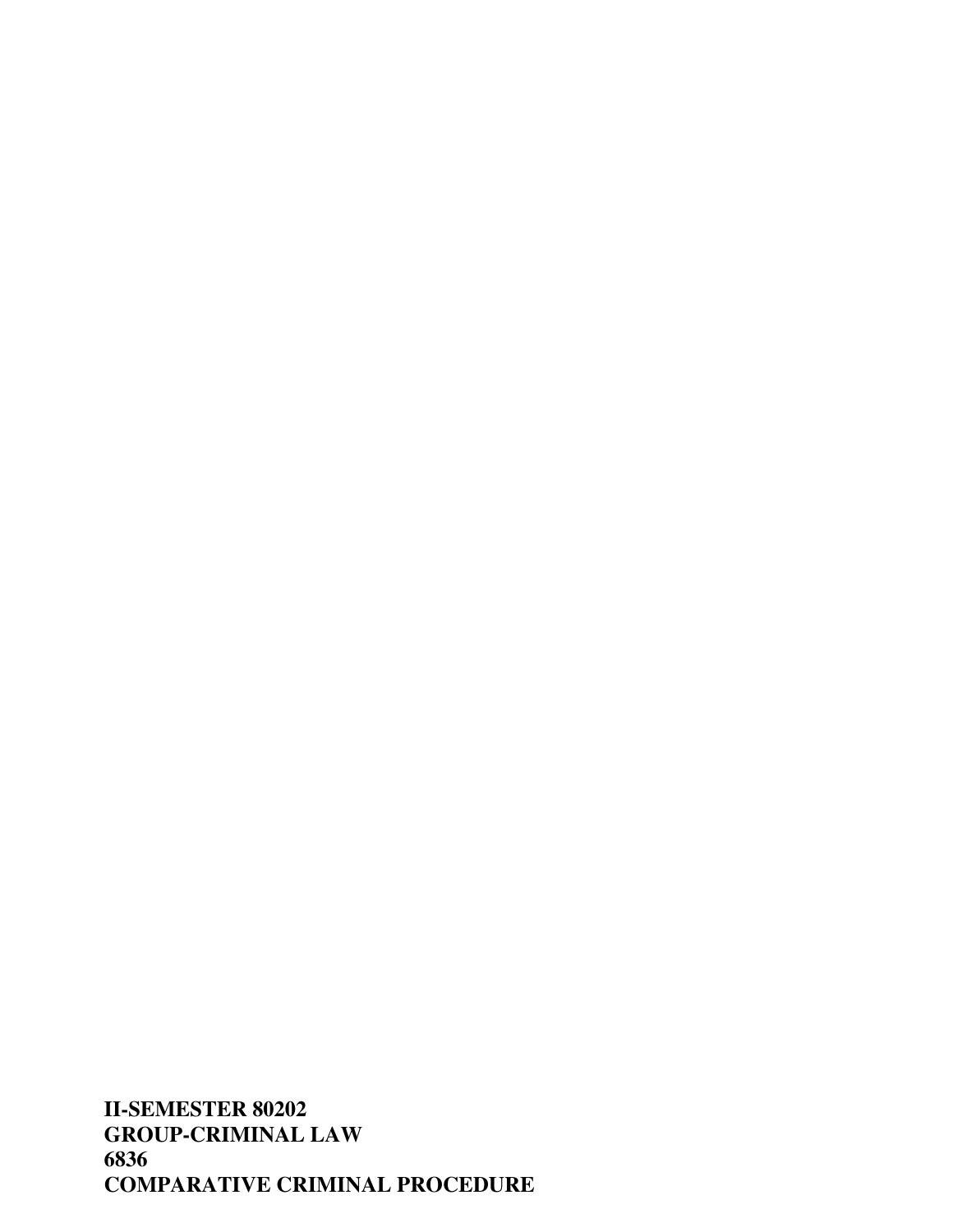Objectives of the Course

 Criminal Procedure is being taught as a compulsory paper at the level of LL.B. today. However, a Jurisprudential thrust has to be given to this subject at The post-graduate level as this is a subject which has constitutional undertones and Jurisprudential importance. A study of comparative criminal procedure helps Students develop an ecumenical approach and broadens their vision. It inspires Them renew and revise their law to be in tune with developed systems. The paper Is taught with reference to India England, France and America. Unit-I

Organization of Courts and Prosecuting Agencies, Hierarchy of Criminal Courts And Their Jurisdiction, Nyaya Panchayats in India, Organization of Prosecuting Agencies for prosecuting criminals, Prosecutors and the police, Withdrawal of prosecution

Unit-II

Pre-trial Procedures, Arrest and Questioning of the Accused, The Rights of the Accused/Rights to Counsel, The evidentiary value of statements / articles seized / collected by the police, Roles of the prosecutor and the judicial officer in Investigation.

Unit-III

Trial Procedures, The accusatory system of trial and the Inquisitorial system, Role Of Judge, the prosecutor and defense attorney in the trial, Admissibility and Inadmissibility of evidence taking of evidence during trial, Appeal in the Higher Court for awarding appropriate punishment, Plea Bargaining

Unit-IV

Correction and Aftercare Services, Institutional Correction of the offenders, The Role of the court in correctional program in India.

Unit-V

Preventive Measures in India, Provisions in the Criminal Procedure Code Select Bibliography

- 1. Celia Hamptom, Criminal Procedure
- 2. Wilkins and Cross, Outline of the Law of Evidence
- 3. Archbold, Pleading, Evidence and Practice in Criminal Cases
- 4. Sarkar, Law of Evidence
- 5. K.N. Chandrasekharan Pillai (ed.), R.V.Kelkar's Outlines of Criminal Pro Cedure (2000),Eastern, Lucknow.
- 6. Patric Devlin, The Criminal Prosecution in England
- 7. John N. Ferdico, Criminal Procedure (1996), West
- 8. Sender & young criminal justice, (1994)
- 9. Christina Van Den Wyngart, Criminal Procedure systems in European Community joel Samaha, Criminal Procedure (1997), West
- 10.Criminal Procedure Code, 1973
- 11.The French Code of Criminal Procedure,
- $12.14<sup>th</sup>$  and  $41<sup>st</sup>$  Reports of Indian Law Commission

The Paper will be taught with reference, wherever necessary, to the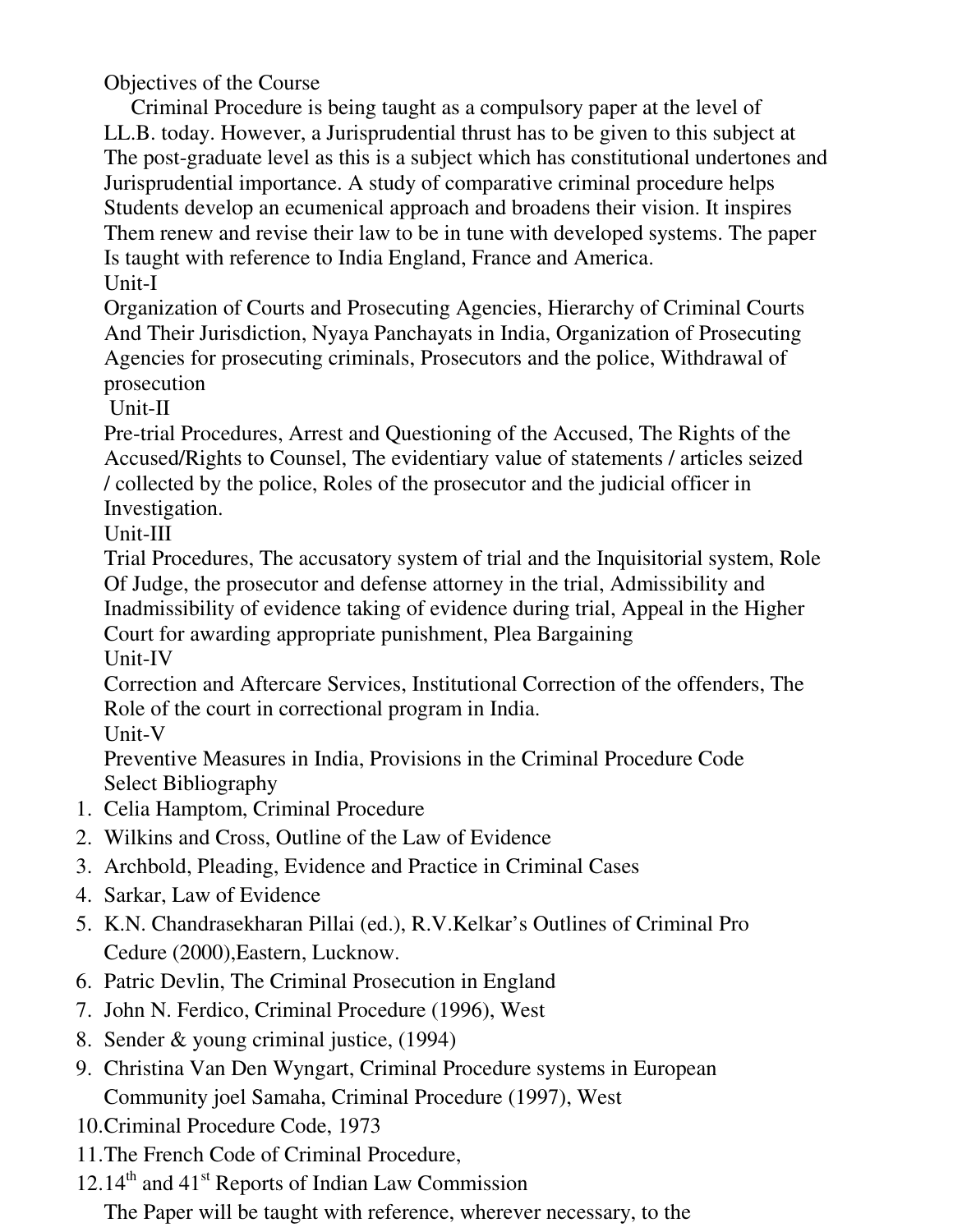Procedure in India, England, US France, Russia and America.

## **6838 PENOLOGY : TREATMENT OF OFFENDERS**

Objectives of the Course

 This course offers a specialist understanding of criminal policies including Theories of punishment, their supposed philosophical and sociological Justifications and the problematic of discretion in the sentencing experience of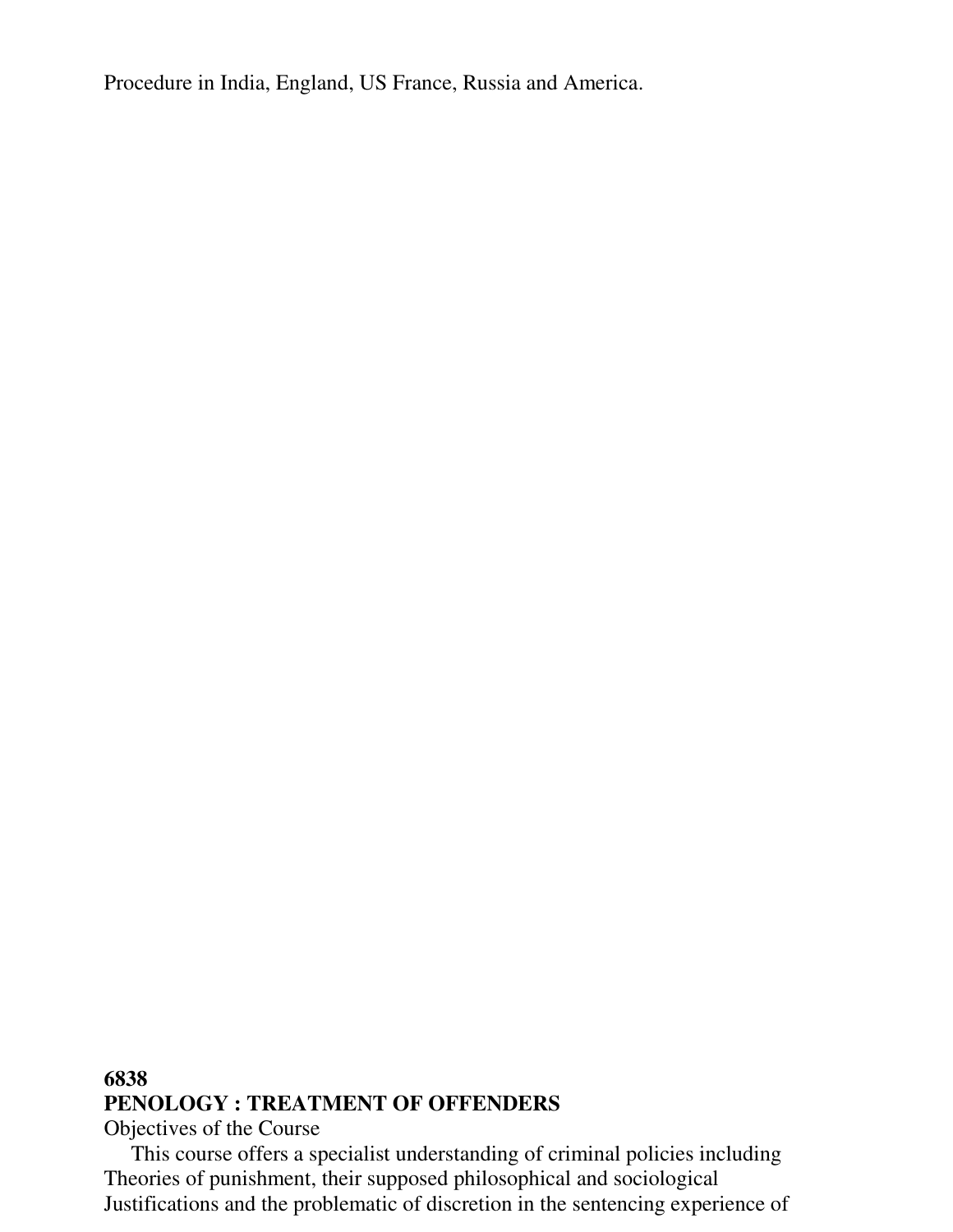The 'developing' societies, a focus normally absent in law curricula so far.

 The expert work of the U.N. Committee on Crime Prevention and Treatment Of offenders will be availed of in this course specially, at each stage, the three 'd's will be explored as offering a range of alternatives : decriminalization, Dependization, deinstitutionalization, broadly, the course will concern itself with :

(a) Theories of Punishment

(b)Approaches to Sentencing

(c) Alternatives to Imprisonment

(d)The State of |Institutional Incarceration in India : jails and other custodial institutions

- (e) The problematic of Capital Punishment
- (f) Penology in relation to privileged class deviance
- (g)Penology in relation to privileged class deviance
- (h)Penology in relation to marginalized deviance or criminality
- (i) The distinctive Indian (historical and contemporary) approaches to penology,

# Unit-I

Introductory

Definition of penology, Theories of Punishment, Retribution, Utilitarian

Prevention : Deterrence, Behavioral prevention : Incapacitation, Behavioral

Prevention : Rehabilitation – Expiation, Classical Hindu and Islamic approaches to Punishment.

# Unit-II

The problematic of capital punishment, constitutionality of capital punishment, Judicial attitudes towards capital punishment in India – an inquiry through the Statute law and case law.

# Unit-III

Approaches to sentencing, alternatives to imprisonment, probation, corrective Labour, fines, reparation by the offender/by the court

# Unit-IV

Sentencing, principal types of sentences in the penal code and special laws, Presentence hearing, sentencing for habitual offender, plea-bargaining

# Unit-V

Imprisonment, the state of India's jails today, the disciplinary regime of Indian Prisons, classification of prisoners right of prisoner and duties of custodial Staff, deviance by custodial staff, open prisons, judicial surveillance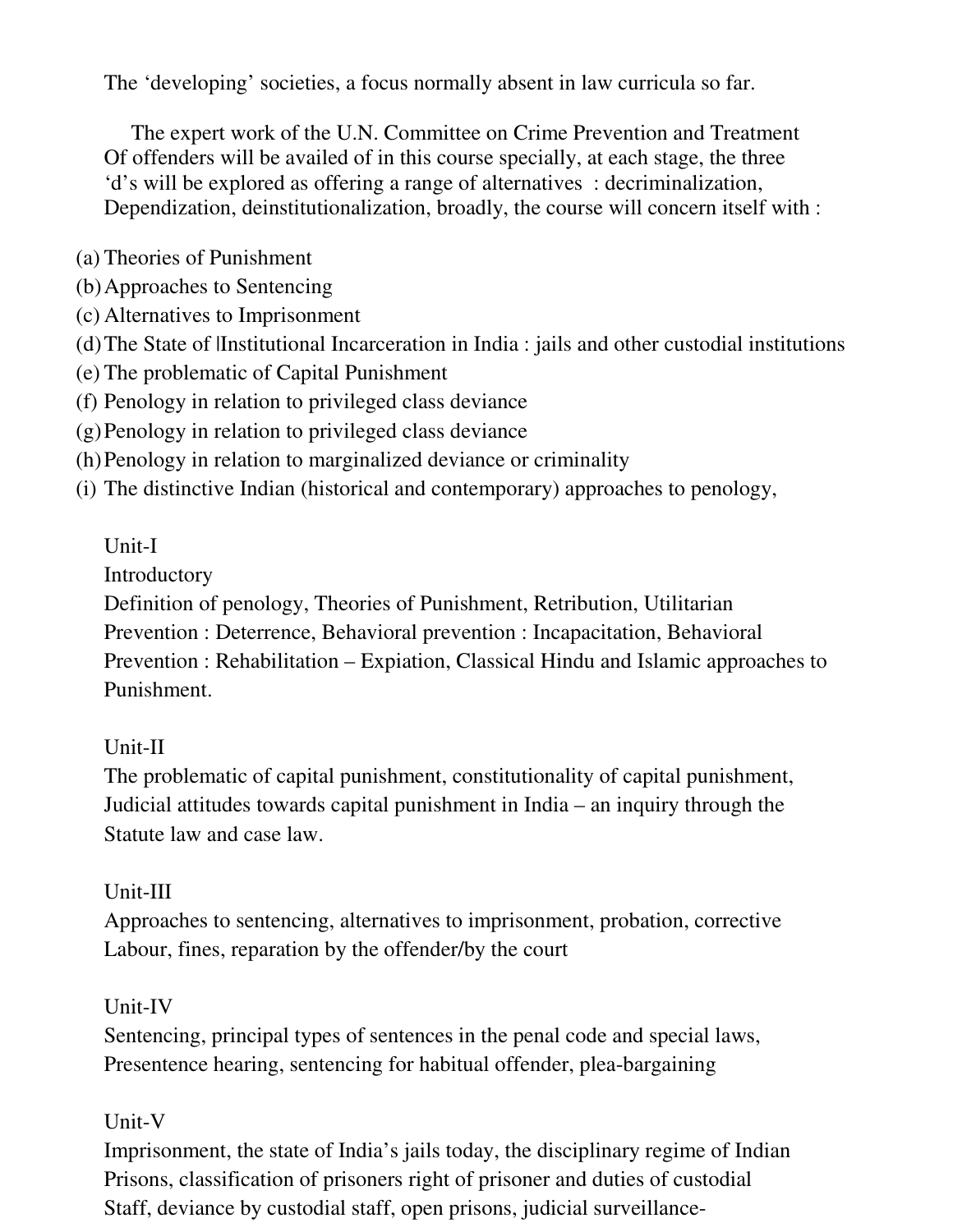Basis-development reforms

Select bibliography

- 1. S. Chhabbra. The quantum of punishment in criminal law (19700
- 2. H.L.L. hart, punishment and responsibility (1968)
- 3. Herbery l. packer, the limits of criminal senction (1968
- 4. Alf ross, on guilt, responsibility and punishment(1975)
- 5. A.S. Siddique, criminology (1984) Eastern, lucknow
- 6. Law commission of india, forty-second report ch. 3 (1971)
- 7. K.S. Shukla, "sociology of deviant behaviour' in 3 ICSSR Survey of Sociology and social anthropology 1969-179 (1986).
- 8. Tapas kumar banerjee, background to Indian criminal llaw (1990) R. Campray & Co. Calcutta.

# **LL.M III SEMESTER 80203 (GROUP – CONSTITUTIONAL**)

**7831 UNION-STATE FINANCIAL RELATIONS**  Objectives of the course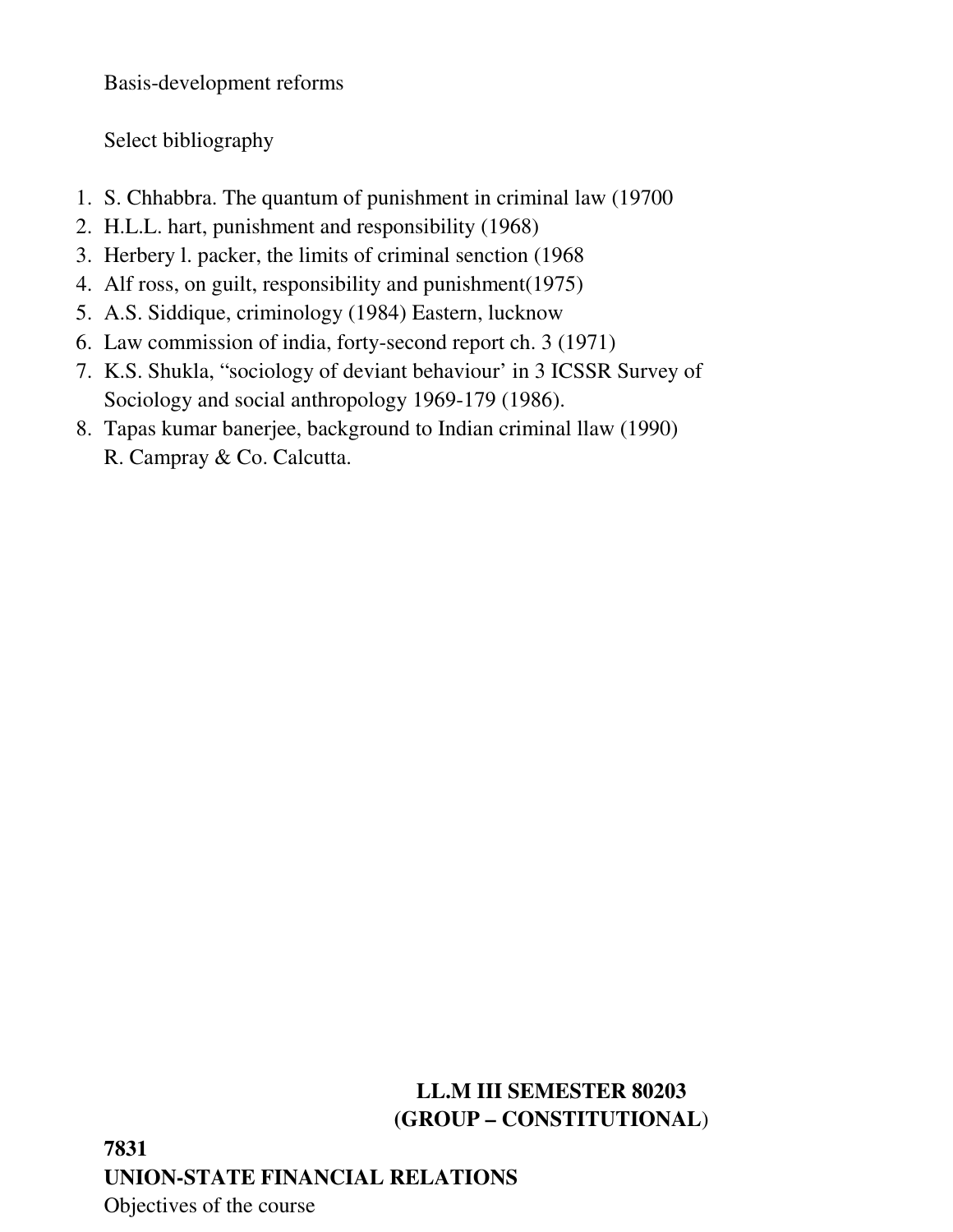The Indian Constitution adopts federal government for various reasons. Power is divided between the union and the states in such a way that matters of National importance are entrusted to the centre and matters of local importance are left to the States. The constitution departs from the model of classical Federalism in many ways. This departure was made to suit the peculiar Indian Circumstances, however, the constitutional provisions were in practice further Distorted so as to make the states totally subservient to the centre. Distribution Of fiscal power is the nerve centre of the federal system. In this paper a student Will be made conscious of various aspects of federal principle and their working In the Indian context with a view to ultimately assessing the Indian experience Critically. He must clearly understand various emerging forces such as regionalism And nationalism. They should be able to see the working of the constitutional Economy.

#### Unit  $-I$

Models of federal government- U.S.A., Australia, Canada, difference between Federation and confederation, evolution of federal government in india

## Unit  $-$  II

Distribution of legislative power / Administrative power, centre-State relations, Factors responsible for subordinations of states

## Unit - III

Distribution of Fiscal power, Scheme of Allocation of taxing power, extent of Union power of taxation, residuary power – Inclusion of fiscal power, Inter-government tax immunities, difference between tax and fee, finance Commission-specific purpose grants (article 282)

## Unit –IV

Borrowing power of the state, borrowing power by government of India, Borrowing by the states, interstate trade and commerce, planning commission, National Development council, plan grants

## Unit –V

Co-operative federalism, full faith and credit, interstate council, Zonal Councils, interstate disputes, model of jammu and Kashmir, sarkaria commission report

## Select Bibliography

1. H.M. Severi, constitutional law of india (1991), Bombay.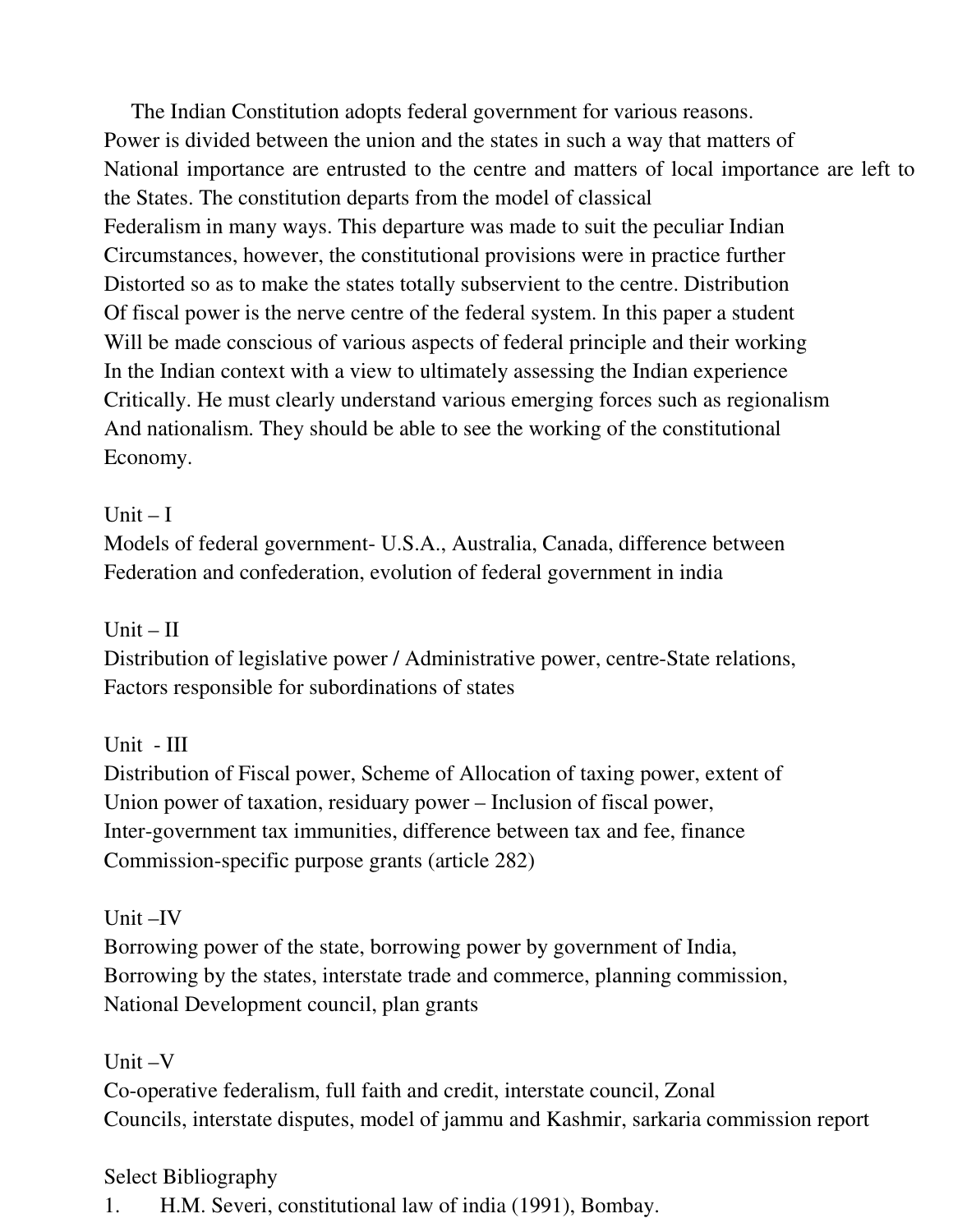2. Sudha bhatnagar, union-state financial relations and finance

Commissions, (1979)

- 3. Ashok Chandra, federalism in india, (1-65)
- 4. V.D. Sebastian, Indian federalism : The legislative conflicts chs. 6-7 and 8 (1980)
- 5. Chandrapal, Centre-state relations and cooperative federalism, chs. 5 and 8 (1980):

6. G.C.V. Subba rao, legislative powers in Indian constitutional law, chs. 37, 38, 39 (1982).

7. Richard M. pious, the American presidency, 293-331, Cb. 9 (1979)

- 8. Daniel j. Elazar, American federalism, chs. 3 and 4 (1984)
- 9. K.P. Krishna shetty, the law of union-stat relations and the Indian

Federalism ch. 9 (1981).

- 10. Report of eight finance commission
- 11. Administrative reforns commission on center state relationship ch : 3 1969).
- 12. Constituent assembly debates vol. 9, 203, 240 and 302-349: vol. 10, 325-342.

13. Administrative reforms commission report of the study team on central- State relationship (1967) Vol. 1, sections land 11, pp. IS-168.

14. L.M. singhavi (ed.), Union-state relations in india 124-154 (1969)

15. Government of tamilnadu, report of the centre-state relations inquiry Committee ch. 5 (1971)

- 16. D.T. lakadwala, union-state financial relations (1967)
- 17. M.P. jain, Indian constitutional law (1994), Wadhwa.
- 18. K. suba rao, the Indian federation (1969).
- 19. K.C. wheare, federal Government (1963)

Students should consult relevant volumes of the annual survey of Indian law published by the indian law institute (constitutional law II)

# **7832 CONSTITUTIONALISM :PLURALISM AND FEDERALISM**

Objectives of the course

 Constitutionalism essentially means a limited government-where Government functions according to certain principles, it is said to be abiding by Constitutionalism. Must it be a democracy or can it be an autocracy also. In Ancient India, the king was supposed to act according to dharma. He was not Absolute in the sense in which john pasting defined sovereignty. Constitutionalism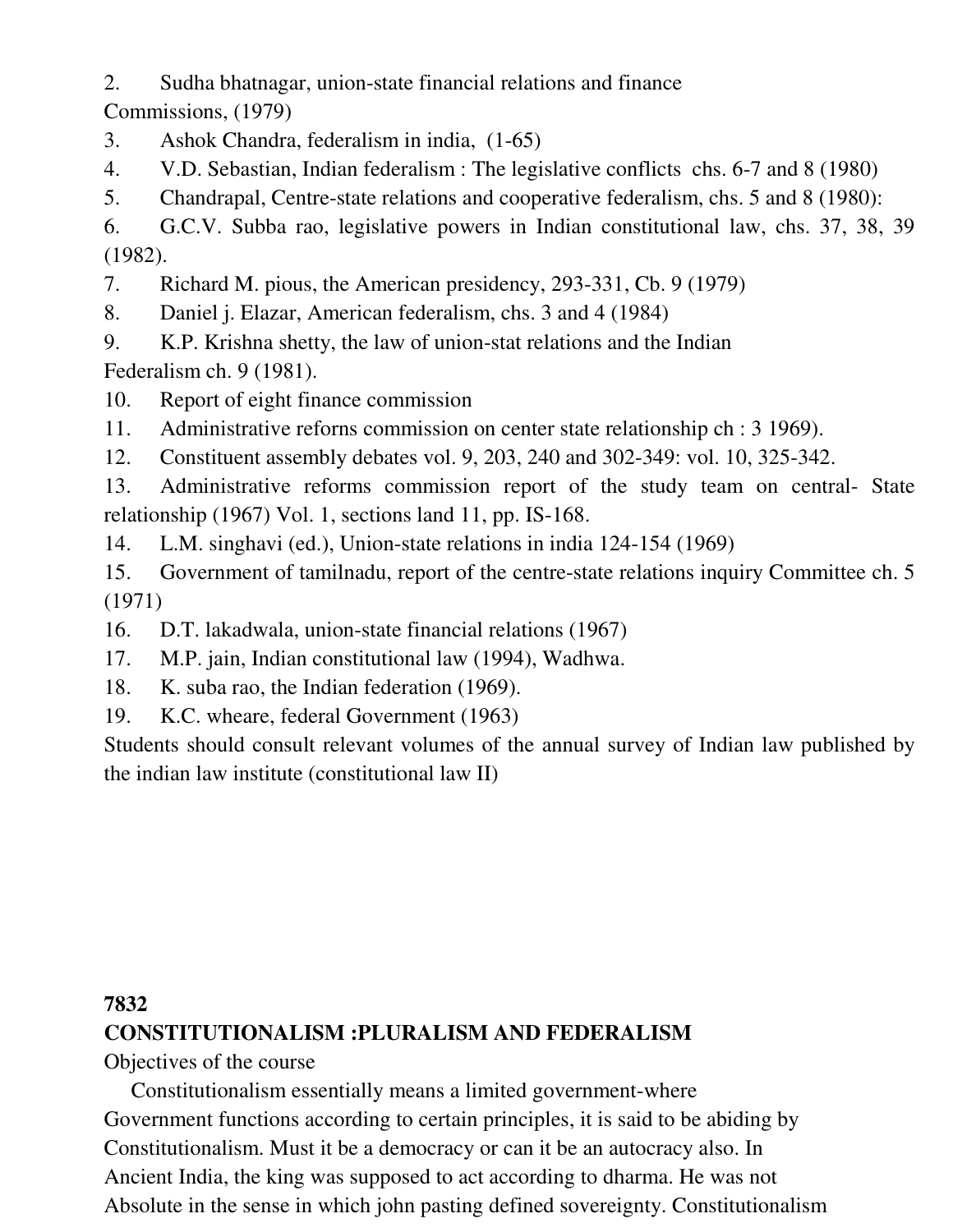May therefore be determined by a written constitution or by religion or tradition Or by mere practice or convention as in England. In a plural society, where Different religious as well as linguistic groups have to live together, various rules Of accommodation and mutual recognition are incorporated in the Constitution. Usually these are contained in the bills of rights, which contain guarantees of Individual liberty and equality against majoritarian rule. However, where there Is not only such vertical pluralism but prepared with this perspective.

#### Syllabus

#### Unit  $-I$

Constitutionalism, authoritarianism, dictatorship, democracy – communication, Limited government-concept-limitations on government power, what is a Constitution?, Development of a democratic government in England-historical Evolution of constitutional government, conventions of constitutionalism-law And conventions, written constitutions : U.S.A. Canada, Australia, Sweden, south Africa and India, separation of powers : Montesquieu, rule of law – Concept and New Horizons, Marxist concept of constitutionalism, dictatorship of the Proletariat, communist state from Stalin to Gorbachov

#### $Unit - II$

Federalism for government - U.S.A, Australia, Canada, India, judicial review-for Federal umpiring, new trends in federalism : Co-operative federalism, India- central control V. State autonomy, political factors influencing federalism, Plural aspects in Indian federalism : Jammu & Kashmir, Punjab, Assam, dynamic Of federalism

## Unit –III

Pluralism, what is pluralistic society?, Ethnic, linguistic, cultural, political Pluralism, individual right -right to dissent, freedom of speech and Expression, freedom of the press, freedom of association, rights to Separateness, freedom of religion, rights of the religious and linguistic Minorities, Compensatory discrimination for backward classes, women – Rights To equality and right to special protection, scheduled tribes, distinct Identity – protection against exploitation- NSIS-Exclusion from Hindu law, Uniform civil code

# Unit-IV

Equality in plural society, right to equality and reasonable classification, Prohibition of discrimination on ground of religion, caste, sex language, Abolition of untouchability, secularism – constitutional principles, tribal groups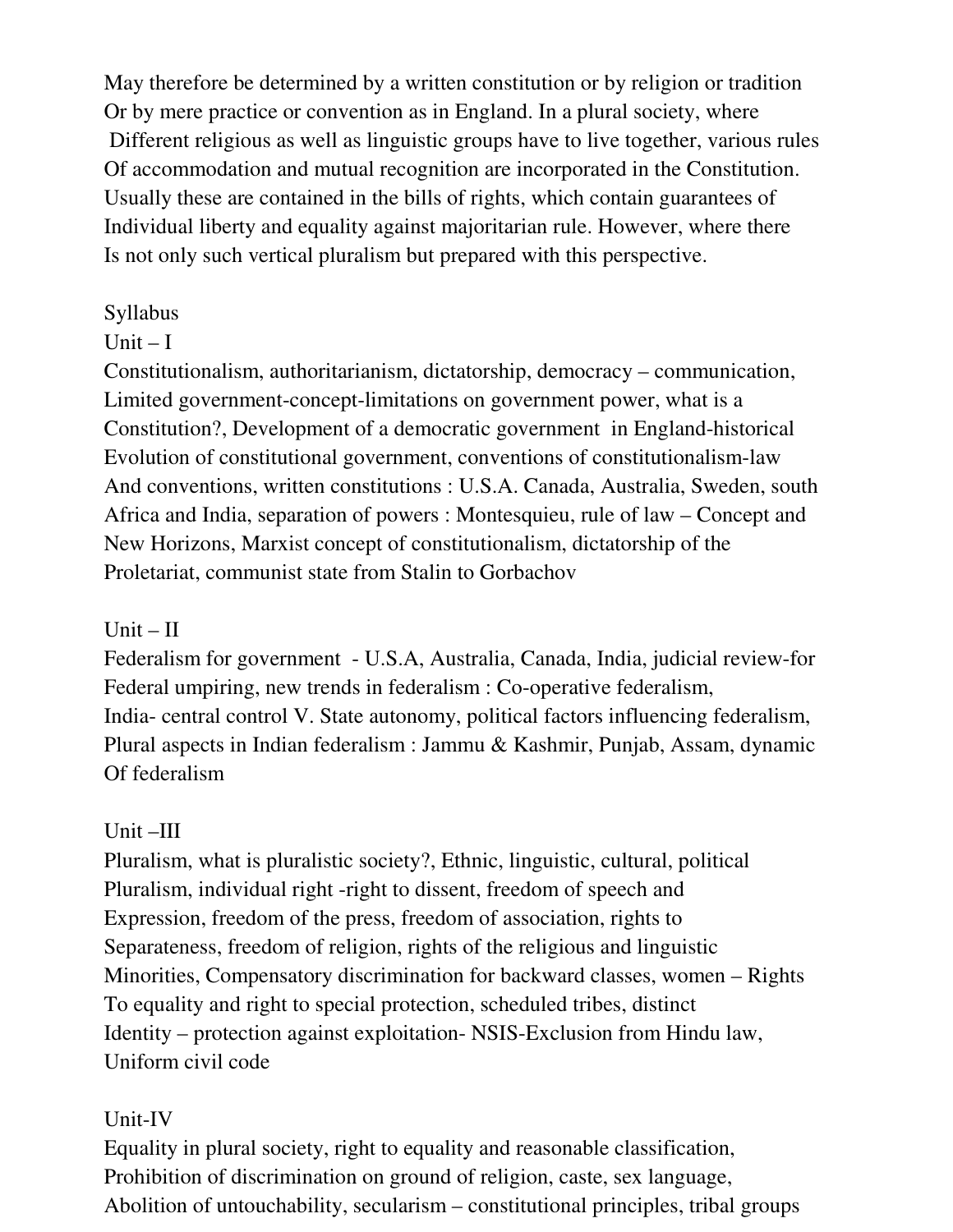#### And equality

Unit-V

Pluralism and international concerns, international declaration of human rights, Conventions against genocide, protection of religious, ethnic and linguistic Minorities, state intervention for protection of human right, right of Self-determination

Select bibliography

- 1. Upendra baxi, "law, democracy and human rights "5" lokayan bulletin 4 (1987).
- 2. V.M. Dandekar "unitary elements in a federal constitution" 22, E.P.W. 1865 (1988).
- 3. Rajeev dhavan, "The press and the constitutional guarantee of free speech And expression" 28 J.J.L.I. 299 (1985)
- 4. M.A. Fazal "Drafting a British bill of rights" 27 J.I.L.I. 423 (1985).
- 5. Jagat narain "judicial law marking and the place of the directive principles In the Indian constitution, "JLL.I 198 (1985).
- 6. Rhett ludwikowsjki, "judicial review in the socialist legal systems : Current developnet" 37 I.C.L. 89-108 (1988).
- 7. S.P. sathe fundamental rights and amendement of the Indian law institute.

# **7833**

# **HUMAN RIGHTS**

Objectives of the course

 Human rights were conceived rather narrowly as mere freedom from Arbitrary government in the past. It was realized later and much mire so during Last sixty years since the end of the second world war that the threats to liberty, Equality and justice did not emanate from the state alone;. Many nations of Asia And Africa came to nationhood during this period. These nations had to bring at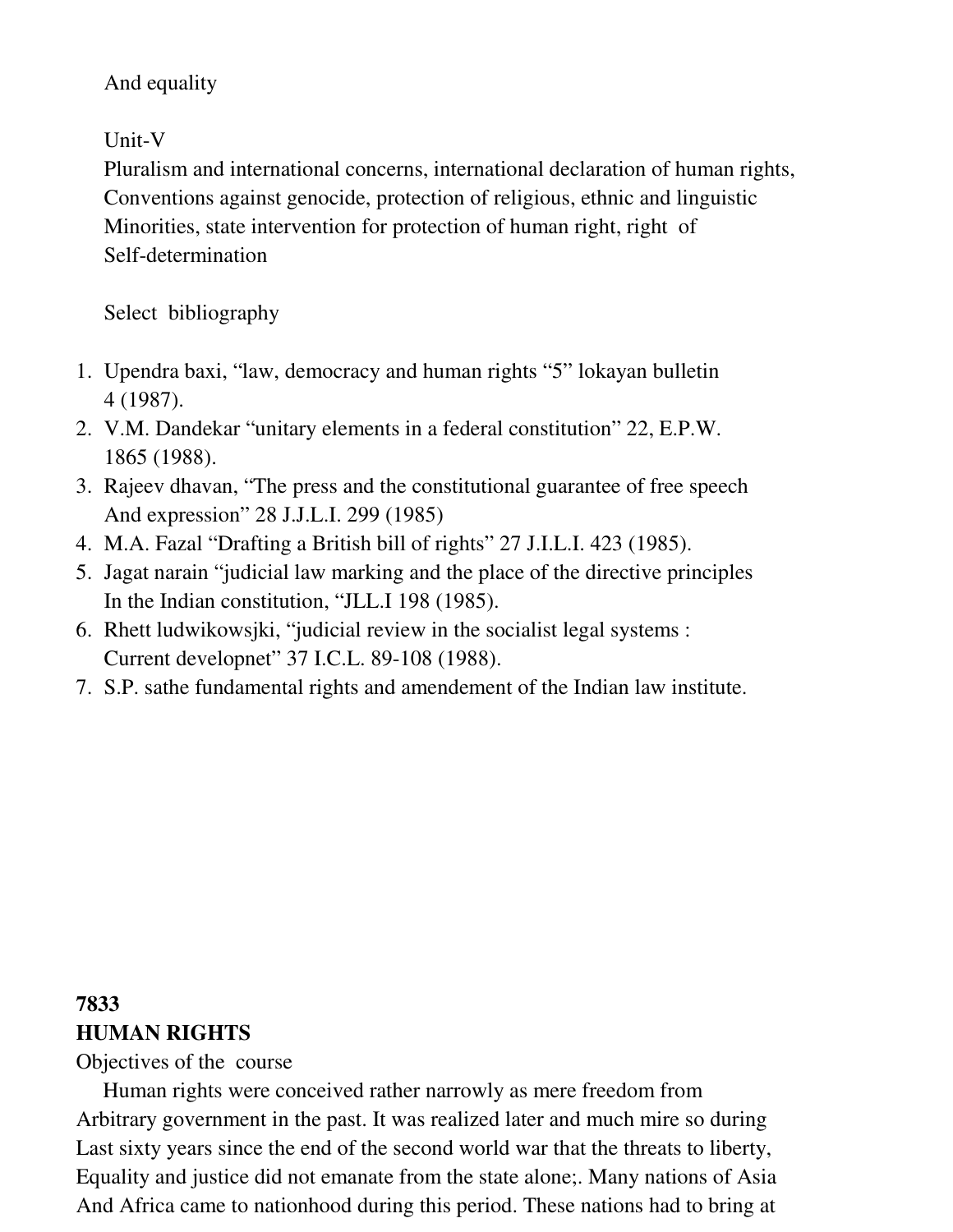Their development and they needed capital and foreign and foreign investments Were invited but these could very well lead to their second subjugation. Poverty, Ignorance, exploitation had to be fought at the global level. Development had to Come without the sacrifice of human values. A greater awareness of human right, Not only as negative restrictions on the state but is sensitive obligations for Creating an environment in which man could live with dignity was necessary.

 The focus of a course on human rights must be on the national problems With an international or been expressed rights much more. It requires us to take Up cudgels against poverty discriminations based on or creed, color or sex, make Provisions for drinking water, population control, conservation and preservation of Natural resources, ecological balance, protection of consumers against ruthless and Profit seeking, traders or manufacturers, provisions against hazardous industries And so no and so forth. Human rights is an important parameter for a just society And future lawyers must be able to assess any program of social transformation With reference to them.

#### Syllabus

Unit-I

(a). panoramic view of human right, origin and growth of human rights, Awareness of human rights during the nationalist movement, universal Declaration of human rights, constituent assembly and part III drafting Process, subsequent developments in international law and the position in India

(b). fundamental rights jurisprudence as incorporating directive principles, Resultant expansion of basic needs oriented human rights in India.

## Unit-II

Right not be subject to torture, in human or cruel treatment, conceptions of Torture, third-degree methods, outlawry of torture at international and Constitutional law level, judicial attitudes, law reform-proposed and pending, Minority rights, conception of minorities, scope of protection, the position of Minority "Woman" and their basic rights.

# Unit-III

Rights to development of individuals and nations, the un declaration on right To development, 1987.

People's participation in protection and promotion of human rights with special Reference to, role of international NGOS, Amnesty international, contribution of These groups to protection and promotion of human rights in India, comparative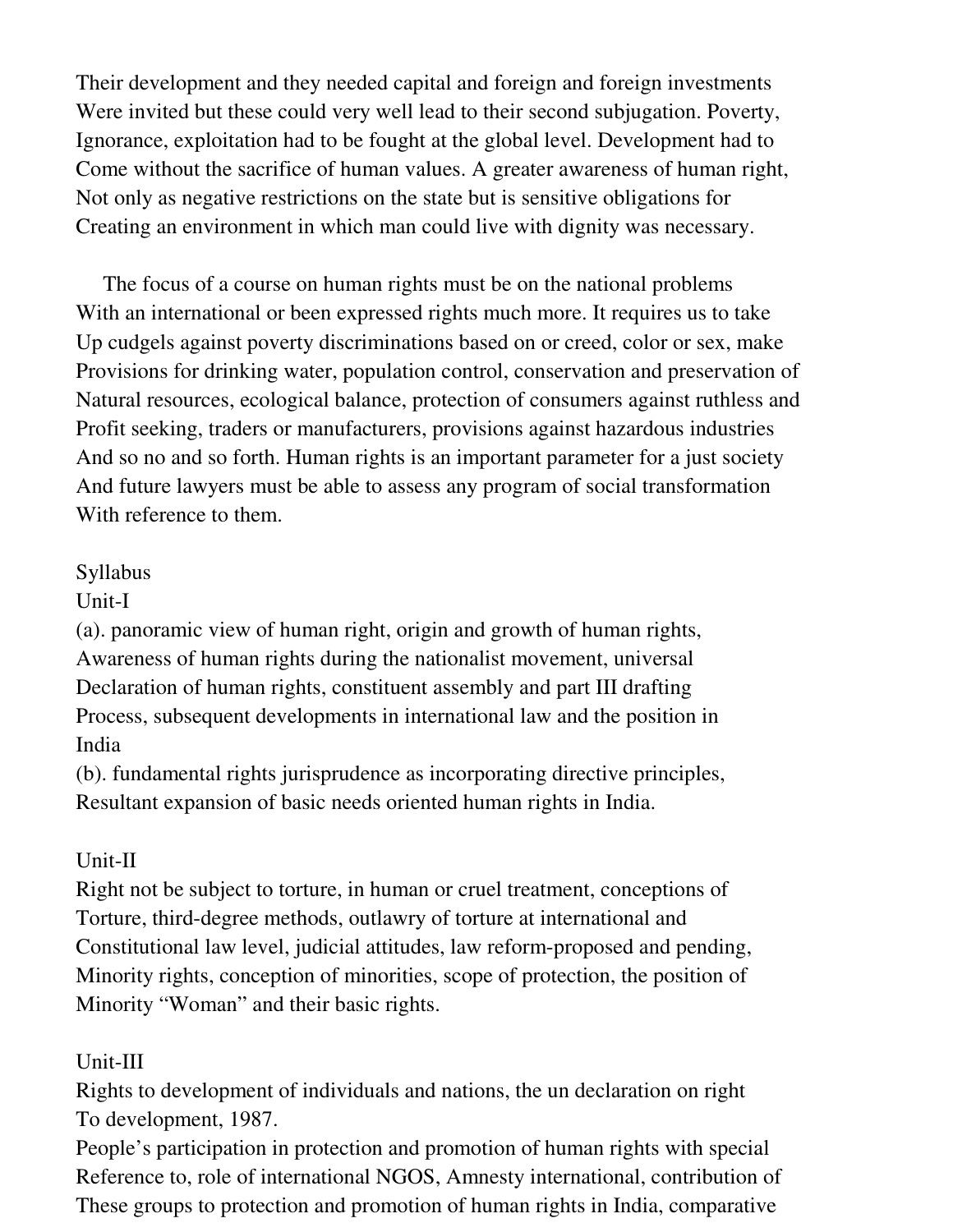Sources of learning, the green movement in Germany, the international peace Movement

# Unit-IV

Freedoms, free press-its role in protecting human rights, right of association, Right to due process of law, access and distributive justice, independence of The judiciary, role of the legal profession, judicial appointments- tenure of Judges, Qualifications of judges, separation of judiciary from executive

#### Unit-V

European convention of human rights, European commission / court of human Rights, minorities commission, human rights commission, remedies against Violation of human rights

Select bibliography

- 1. M.J. akbar, riots after riots (1988)
- 2. U. Baxi (ed), The right to be human (1986)
- 3. U. Baxi, the crisis of the Indian legal system (1982), Vikas publishing House, new delhi.
- 4. F. kazmi, human rights (1987)
- 5. L. Levin, human rights (1982)
- 6. Madhavtirtha, human rights (1953)
- 7. W.p. gromley, human rights and Europe (1978)
- 8. H. beddard, human right and Europe (1980)
- 9. Nagendra singh, human rights, human rights and international

Co-operation (1969).

10.S.c. kashyap, human rights andparliament (1978).

11.Moskowitz, human rights and world order (1958).

12.J.a. Andrews, human rights in international law (1986)

13.A.B. Robertson (ed), human rights in internation and international law (1970)

14.Upendra baxi, "Human rights, accountability and development"

Indian journal of international law 279 (1978).

## **7834**

# **NATIONAL SECURITY PUBLIC ORDER AND RULE OF LAW**

# Unit-I

 Article 22 of the constitution, preventive detention, declaration of Emergencies, rule of law, national security.

## Unit-II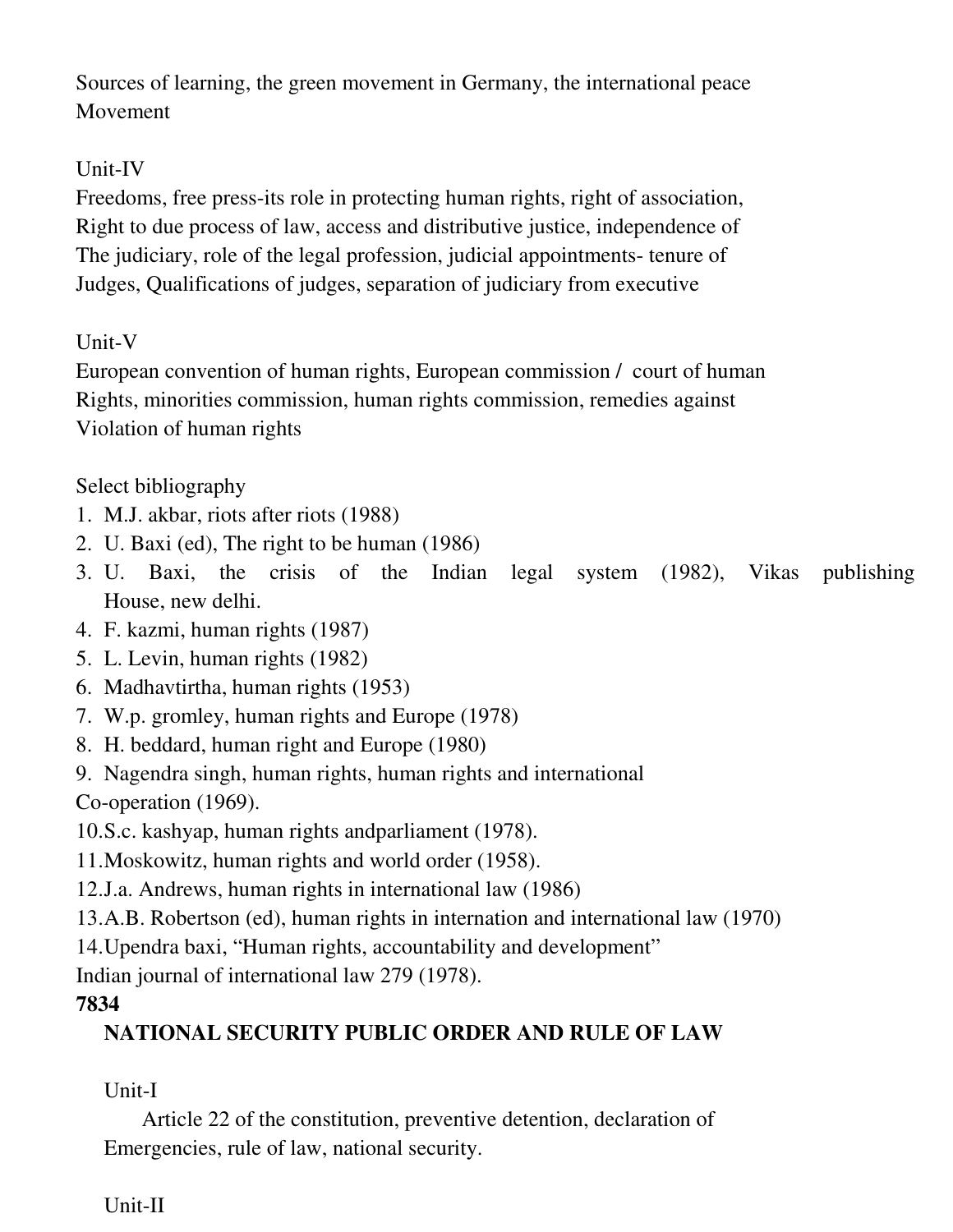COFEPOSA, TADA, Special courts & tribunals, due process

#### Unit-III

 Article 19, meaning of security of state, public order suspension of  $a/19$ , rights on declaration of emergency, article 21,  $44<sup>th</sup>$  amendment

#### Unit-IV

Article 359 ups and downs of judicial review, constitution 44 & 49 amendment act

#### Unit-V

Prevision in England law, provision in the Indian constitution

# **IIIRD SEMESTER 80203 GROUP – CRIMINAL**

# **7835 PRIVILEGED CLASS DEVIANCE-**Objectives of the course

This course focuses on the "CRIMINALITY OF THE PRIVILEGED CLASSES". The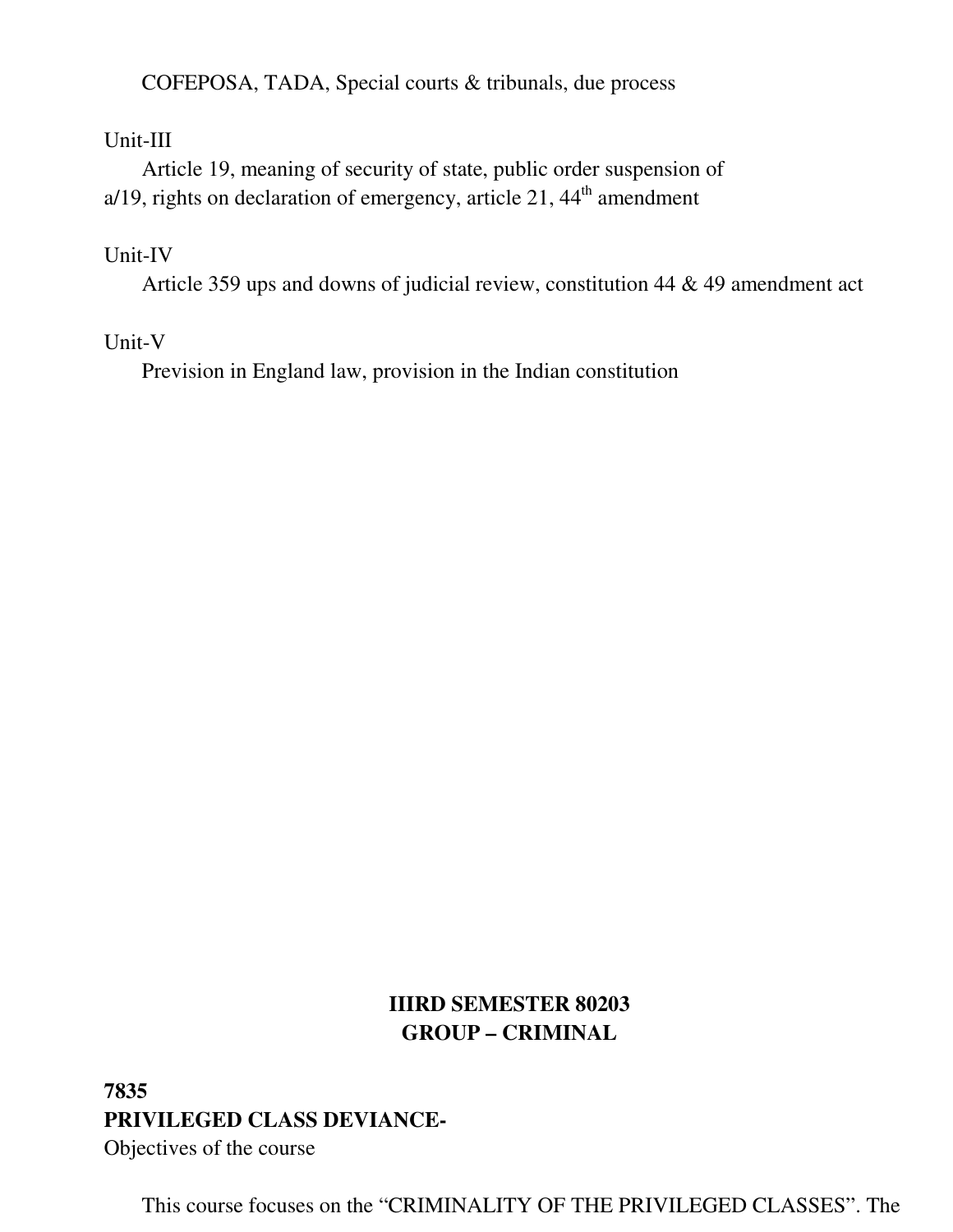Definition of "privileged classes" in a society like India should not pose major Problems at all; the expression nearly includes wielders of all forms of state and Social (including religious) power. Accordingly, the course focuses on the relation Between privilege power and deviant behavior. The traditional approaches which Highlight "white-collar offences", "socioeconomic offences" or "crimes of the Powerful" deal mainly with the deviance of the economically resourceful. The Dimension of deviance associated with bureaucracy, the new rich (nouveau riche), Religious leaders and organizations, professional classes and the higher Bourgeoisie are not fully captured here.

 In designing teaching materials for this course, current developments in Deviance, as reflected in newspapers/journals, law reports, and legislative Proceeding should be highlighted.

It should be stressed that the objectives of the course include :

- (a) Dispelling of the commonly held belief that deviance crime is usually Associated with the impoverished or improvident;
- (b)Construction of model so understanding the reality of middle and upper; Middle class deviance criminality in India ;
- (c) Critical analyses of legal system responses and
- (d)Issue and dilemmas in penal and sentencing policies.

Unit-I

Introduction, conceptions of white collar crimes, Indian approaches to Socioeconomic offences, Notions of privileged class deviance as providing a wider Categorization of understanding Indian development, typical forms of such Deviance, Official deviance (deviance by legislators, judges, bureaucrats), Professional deviance: journalists, teachers, doctors, lawyers, engineers, architects And publishers, police deviance, Deviance of political power (rigging, booth Capturing, impersonation, corrupt practices).

Note : - Depending on specialist interest by the teacher and the taught any three Areas of deviance of privileged class may be explored. What follows is only Illustrative of one model of doing the course.

 $Unit - II$ 

Official deviance (deviance by legislators, judges, bureaucrats), conceptions of Official deviance-permissible limit of discretionary powers.

Unit-III

Police Deviance, Structures of legal restraint on police powers in India,

Unconstitutionality of "killings, police atrocities, the plea of superior orders, rape and Related forms of gender-based aggression by police and paramilitary forces,

Reform suggestions especially by the national police commissions.

Unit-IV

Professional Deviance, (journalists, Teachers, Doctors, lawyers, Engineers,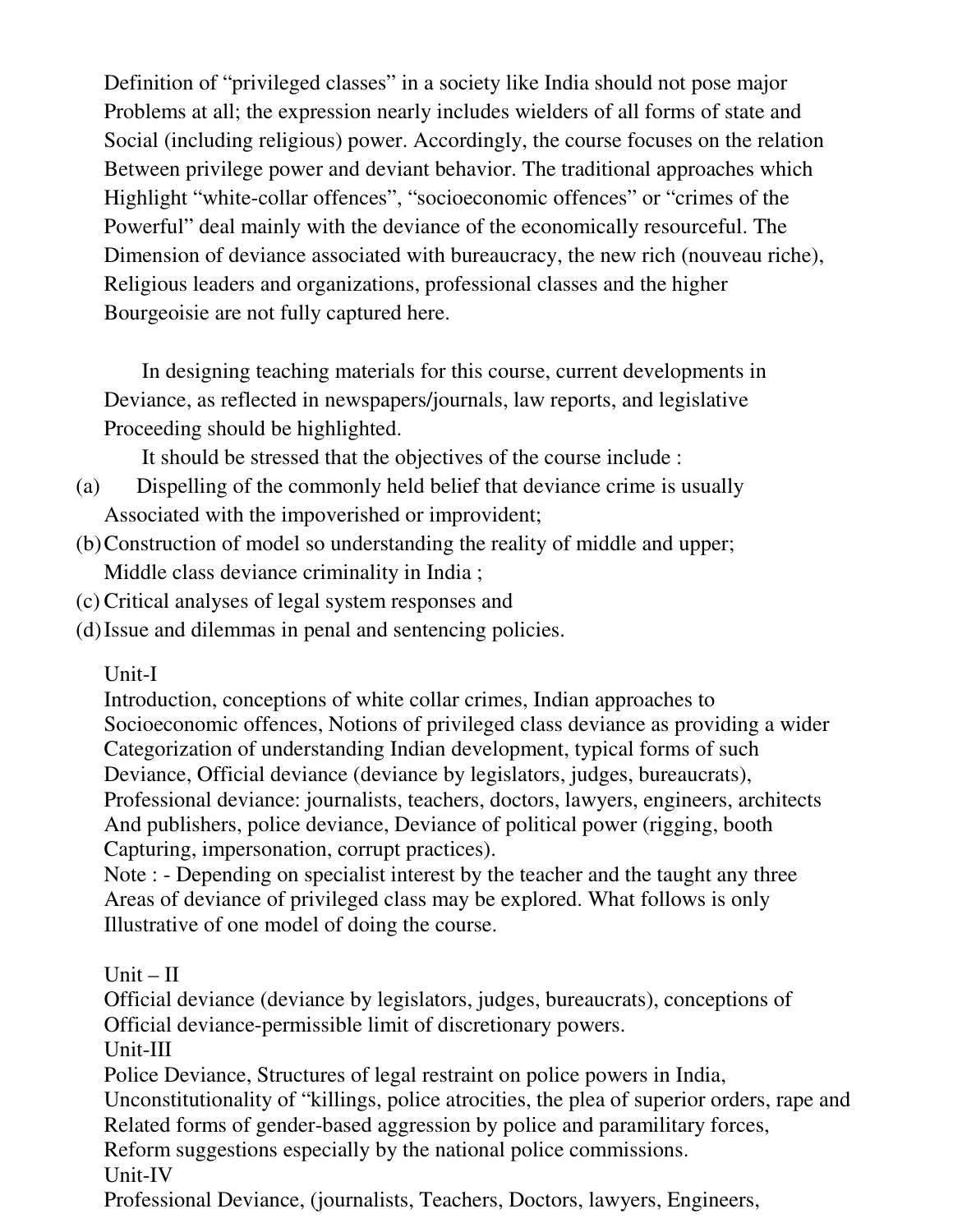Architects & publishers), Unethical practices at the Indian bar, the press council On unprofessional and unethical journalism, Medical malpractice, Malpractices by Educationist

Unit-V

Response of Indian legal order to the deviance of privileged class, vigilance Commission, public accounts committee, ombudsman, commissions of enquiry, Prevention of corruption act, 1947, the antulay case

Select bibliography

- 1. Upendra baxi, the crisis of the indian legal system (1982) vikas Publishing house, new delhi
- 2. Upendra baxi (ed.) law and poverty : essays (1988)
- 3. Upendra baxi, liberty and corruption : the antulay case and beyond (1989)
	- 4. Surendranath dwevedi and G.S. bhargava, political curruption in india (1967).
	- 5. A.R. desai (ed.) violatio of democratic rights in india (1986)
	- 6. A.G. noorani, minister;s misconduct (1974).
	- 7. B.B.pande, "the nature and dimensions of privileged class deviance" in the other side of development 136 (1987 ; K.S. shukla ed.
- 8. Indira rotherm and, "patterns of trade Union leadership in dhanbad coal Fields" 23 J.I.L.I. 522 (1981).

**7836** 

# **DRUG ADDICTION, CRIMINAL JUSTICE AND HUMAN RIGHTS**

Objectives of the course

 Almost all the major dilemmas of criminal policy surface rather acutely In combating drug addiction and trafficking through the legal order. The issue of Interaction between dr4ug abuse and criminality is quite complex. At least three Important questions have been recently indentified as crucial for comparative Research. First, to what extent drug dependence contributes to criminal behavior? Second, in what ways do criminal behavior patterns determine drug abuse? Third,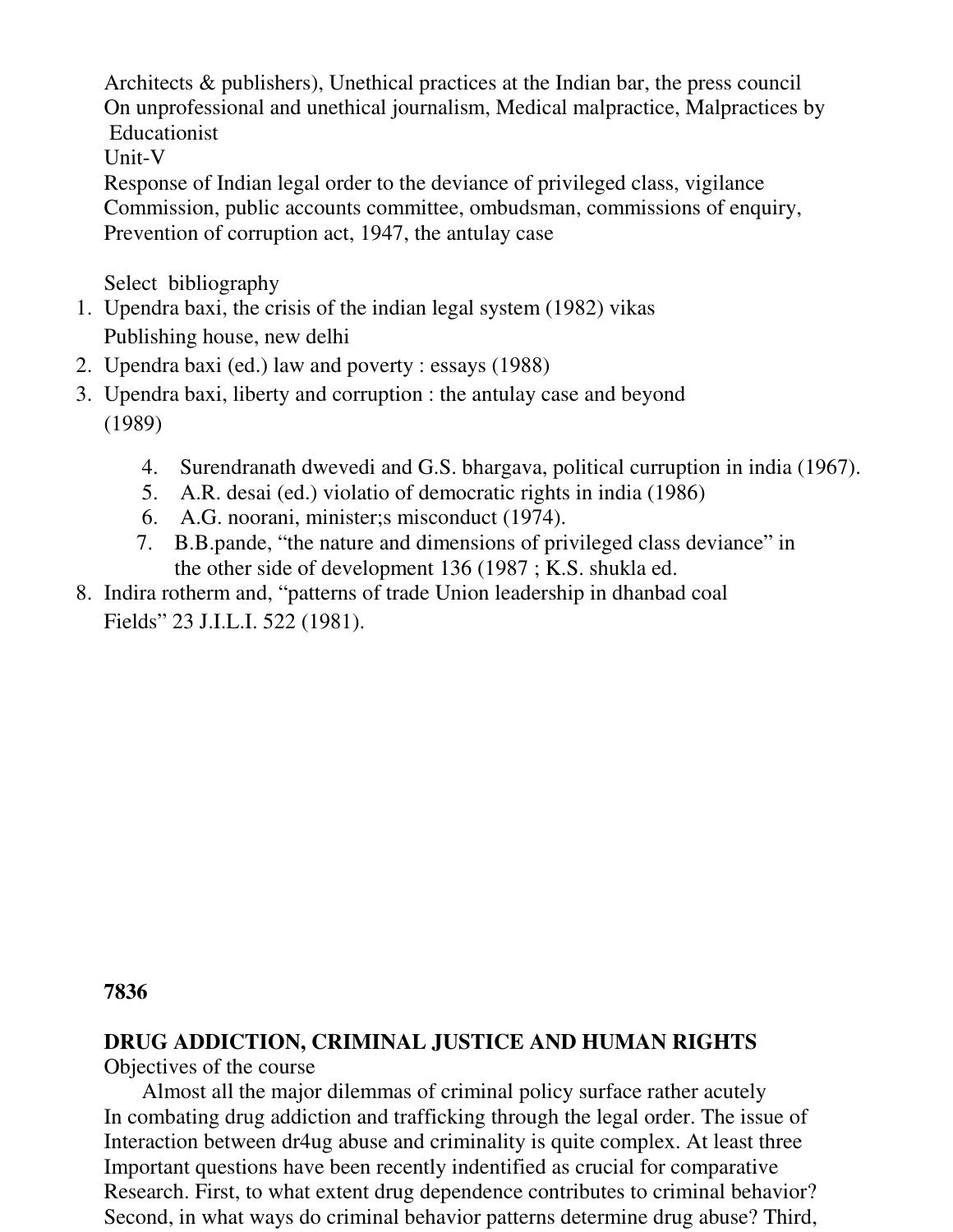Are there any common factors which contribute to the determination of both drug Abuse and criminal behavior ?

 Apart from these causal issues, there is the broad questions of the social Costs benefits of criminalization of addictive behavior, should drug-taking remain In the category of "crime without victims ?" Or should it be viewed as posing An ever-growing threat to human resource development and be subjected to state Control, over individual choices as to survival and life-styles?

 The problems here are not merely ideological or theoretical. User of drugs For personal, non-therapeutic purposes may well be linked with international Trafficking in psychotropic substance. It has even been suggested that Encouragement of drug-dependency may have, in addition to motivation of high Profits, politically subversive aspects.

 Assuming that both addiction and trafficking have to be regulated, what Penal polices should be appropriate? The international response To these questions is indicated by the single convention on psychotropic substances, 1961, adopted in new York, 30 march 1961 and as amended by 1972 protocol In Geneva, 25 march 1972 and the convention on psychotropic substances, Adopted in Vienna, 21 February 1971. India has recently adopted the basic Principles of these conventions in the narcotic drugs and psychotropic Substances act, 1986.

Unit-I

Introductory, basic conceptions, drugs narcotics "psychotropic substances", Dependence, "addiction", "Crimes without victims", Trafficking" in "drugs", Primary drug abuse"

How does one study the incidence of drug addiction and abuse?, self-reporting, Victim-studies, problems of comparative studies

Anarchic and social characteristics of drug users, gender, age, religiousness, Single individuals/cohabitation, socio-economic level of family, residence Patterns (urban/rural/urban), educational levels, occupation age at first use, type Of drug use, reasons given as cause of first use, method of intake, patterns of The-use, average quantity and cost, consequences on addict' s health (physical/psychic)

Note : - Since no detailed empirical studies exist in India, the class should be In this topic sensitized by comparative studies. The principal objective of this Discussion is to orient the class to a whole variety of factors which interact in The 'making' of drug addict.

Unit-II

The international legal regime, analysis of the background, text and operation Of the single convention on narcotic drugs, 1961, 1972, analysis of the Convention on psychotropic substances, 1972, international collaboration in Combating drug addiction, the SARC, and south-south cooperation. Unit-III

The Indian regulatory system, the penal provisions (under the IPC and the Customs act), India's role in the evolution of the two international conventions, Judicial approaches to sentencing in drug trafficking and abuse, the narcotic Drugs and psychotropic substances act, 1985, patterns of resource investment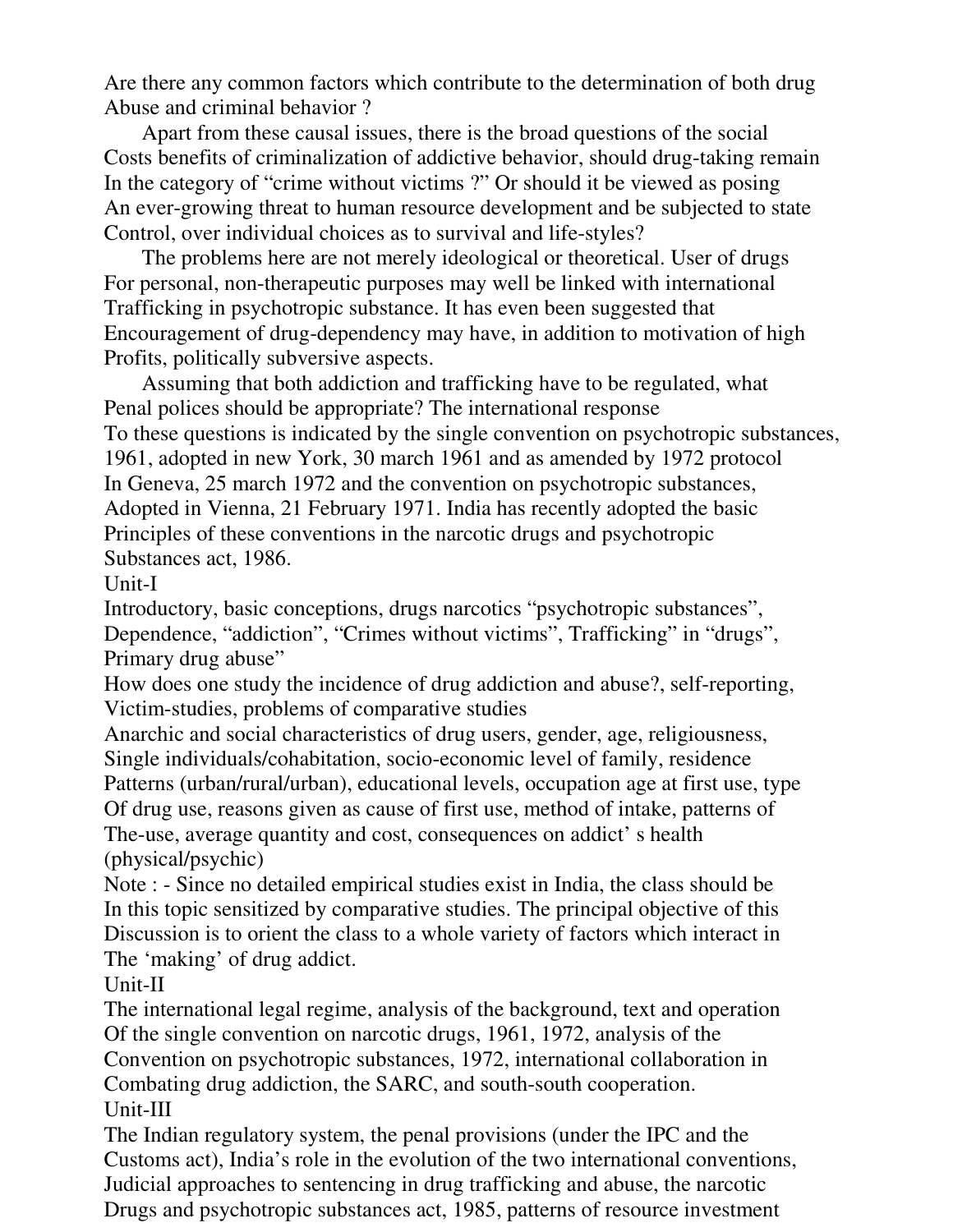In India: policing adjudication, treatment, aftercare and rehabilitation. Unit-IV

Human rights aspects, the problem of juvenile drug use and legal approaches, possibilities of misuse and abuse of investigative persecutory powers, bail, the Problem of differential application of the legal regimes, especially in relation to The resource less.

Unit-V

The role of community in combating drug addiction, profile of community Initiatives in inhibition of dependence and addiction (e.g. de-addiction and Aftercare), the role of educational systems, the role of medical profession, the Role of mass media, initiatives for compliance with regulatory systems, law Reform initiatives

Select bibliography

- 1. H.S. becker, outsiders : the studies in sociology of deviance (1966)
- 2. J.A. incard, C.D. chambers, (eds.), drugs and the criminal justice system (1974)

3. R. cocken, drug abuse and personality in young offenders (1971)

4. G. edwards busch, (ed.) drug PROBLEMS in britain : A review of ten Years (1981).

5.P. kondanram and Y.N. murthy, "drug abuse and crime : A preliminary Study" 7 indian journal of criminology, 65-68 (1979).

6.P.R. rajgopat violence and response : A critque of the indian criminal System (1988)

7. United Nations, economic and social reports of the commission on Narcotic drugs, united nations.

8.social defence, research institute (UNSDRI) Combating drug abuse and Related crimes (rome, july 1984, publication No. 21.)

9.Lok sabha and rajya sabha debates on 1986 bill on PSY chotropic Substances. Useful journals in this area are :

- (I) The law and society review (USA)
- (II) Journal of drug issues (Tallahassee florida)
- (III) International journal of addictions (New York)
- (IV) British journal of criminoloy
- (V) Journal of criminal law, criminology and police science (baltimore, Md.)
	- (vi) journal of criminal law and criminology (chicago, III)
	- (vii) international journal of offender therapy and comparative criminology (London)
	- (viii) bulletin on narcoties (united nations).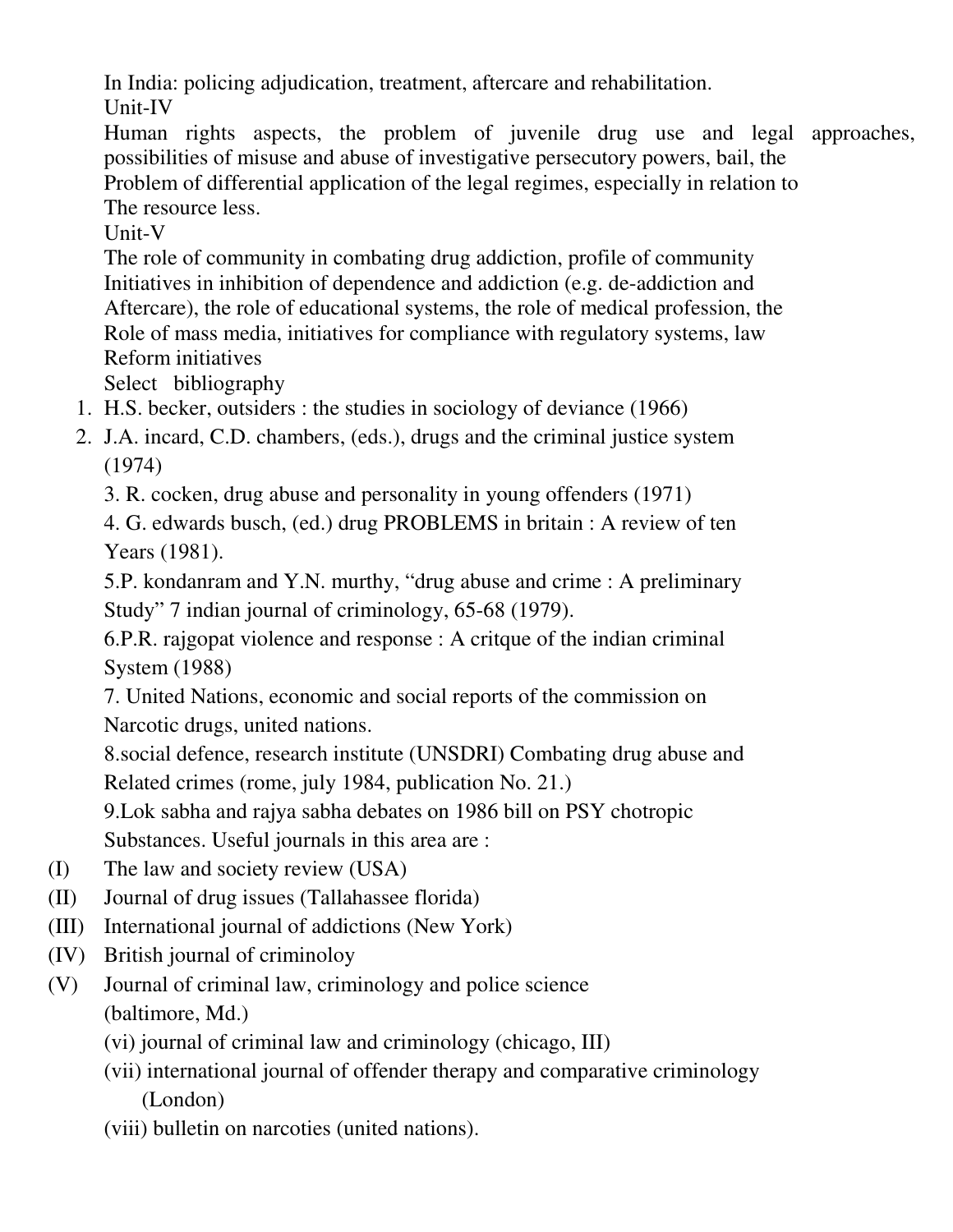## **7837 JUVENILE DELINQUENCY**  Objectives of the course

 Juvenile delinquency is considered and important branch of criminology. The impact of juvenile delinquency upon the formation of Indian criminology Tradition does not seem to be noticeable. No understanding of crimes and Treatment of offenders can be complete without a sure grasp of causes, carrots And cures of juvenile delinquency.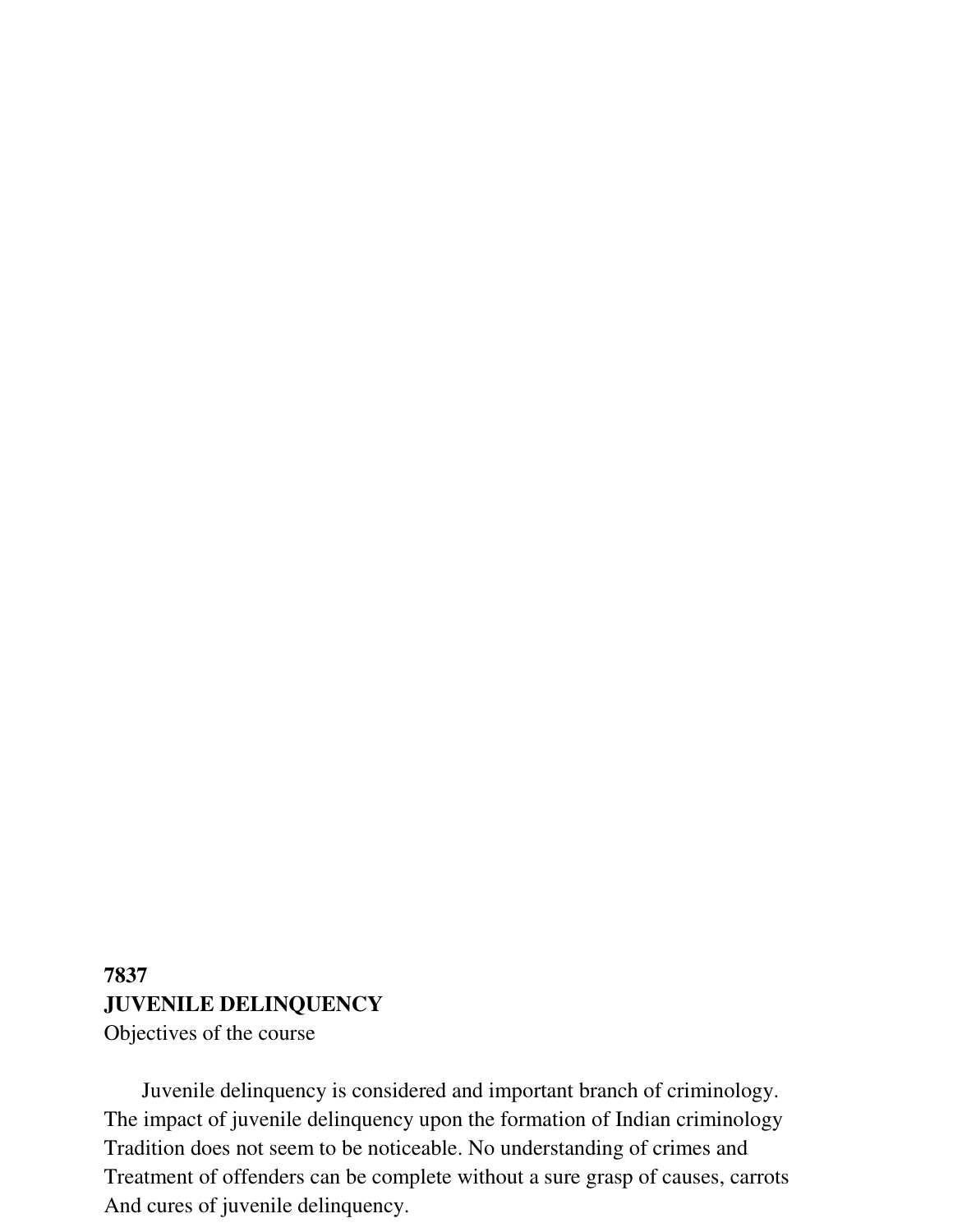Increasingly, it is being also realized that young offenders require a wholly Different centre of criminal justice system and should not be treated in the same Way as he adult offenders. Juvenile justice system, although a part of the criminal Justice system has now its own autonomous characteristics.

 In addition, the state and the law have to deal with juveniles in certain Situations, as parens patriae. The category of 'neglected children' defines the Burdens of care which state and society have to assume for neglected children. Most categories of neglected children are also themselves the victims of crime. The institutional care of children poses its own distinctive dilemmas. These, too, Should be discussed, especially, at the level of resource investment compared with The extent of need.

Unit-I

The basic concepts, the conception of 'child' the overall situation of Children/ Young persons in India, also with reference to crime statistics (of Crimes by and against children).

Determining Factors of juvenile delinquency, differential association, anomie, Economic pressure, peer group influence, class differentials Unit-II

Indian context of juvenile delinquency, neglected-below poverty line, physically And mentally disabled, orphans, destitute vagrants, laborers, in unorganized Sector like domestic servant, shops and establishments, rag-pickers family trade, Delinquent- number, sex-ratio, ratio to adult crime, types of offences Committed recidivism, rate of increase background, drug addicts, victims, of Violence-sexual abuse, battered, killed by parents, of criminal activities like Bootlegging, drug pollution as a response of protective approach.

## Unit-III

Legislative approaches, children act, the juvenile justice act, constitutional Aspects, competent authorities, procession safeguards for juveniles, powers given To government, community participation as envisaged under the act

## Unit-IV

Implementation, institutions, bodies, personnel, other responsibilities of each Agency/person, coordination among related agencies, accountability-annual reports And accessibility of public to juvenile justice institution

Preventive strategies, state welfare programmers' health, nutrition, ICWS, Grants-in-aid, compulsory education, role of community, family, voluntary, bodies, Individuals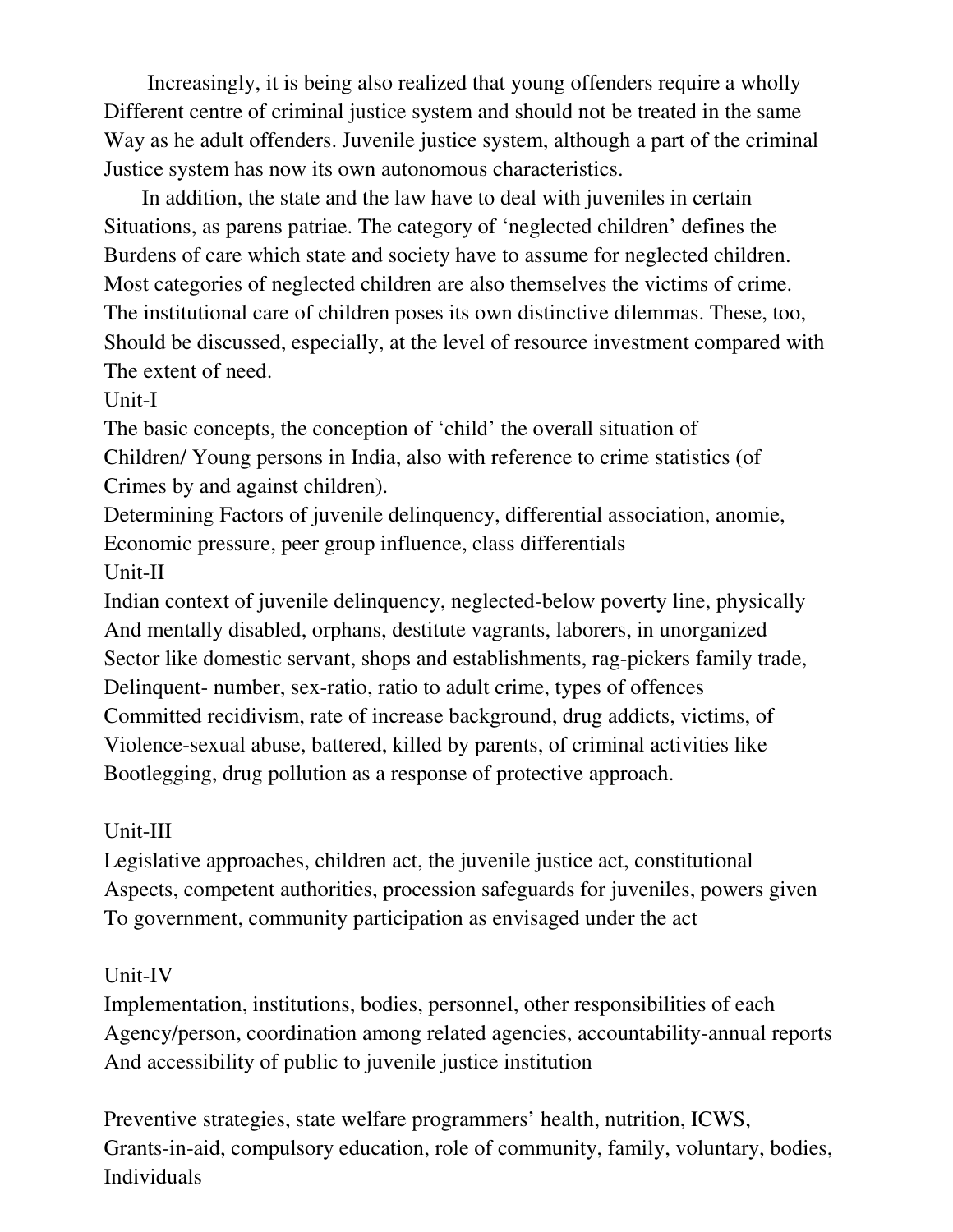Select bibliography

- 1. National institute of social defence, model rules under the juvenile Justie act, 1986, (1986)
- 2. K.S. shukla adolescent offender (1985)
- 3. United nations, beijing rules on treatment jof kyound offenders (1985)
- 4. Myron weiner, the child and kstate in kindia (1990)
- 5. The united nations kdeclaration on the rights of children
- 6. UNICEF periodic materials.

#### **7838**

#### **COLLECTIVE VIOLENCE AND CRIMINAL JUSTICE SYSTEM**  Objectives of the course

 This is a crucial area of Indian development with which traditional, western, Criminology is not overly preoccupied. Collective political violence (CPV) is the Order of the day, whether it is agrarian (feudal) violence or it is atrocities against Untouchables, communal riots, electoral violence, police violence, (encounters), Political violence by militant and extremist groups, gender-based violence or Violence involved in mercenary terrorism and its containment. It is not very helpful in such contexts, to mouth the generalities such as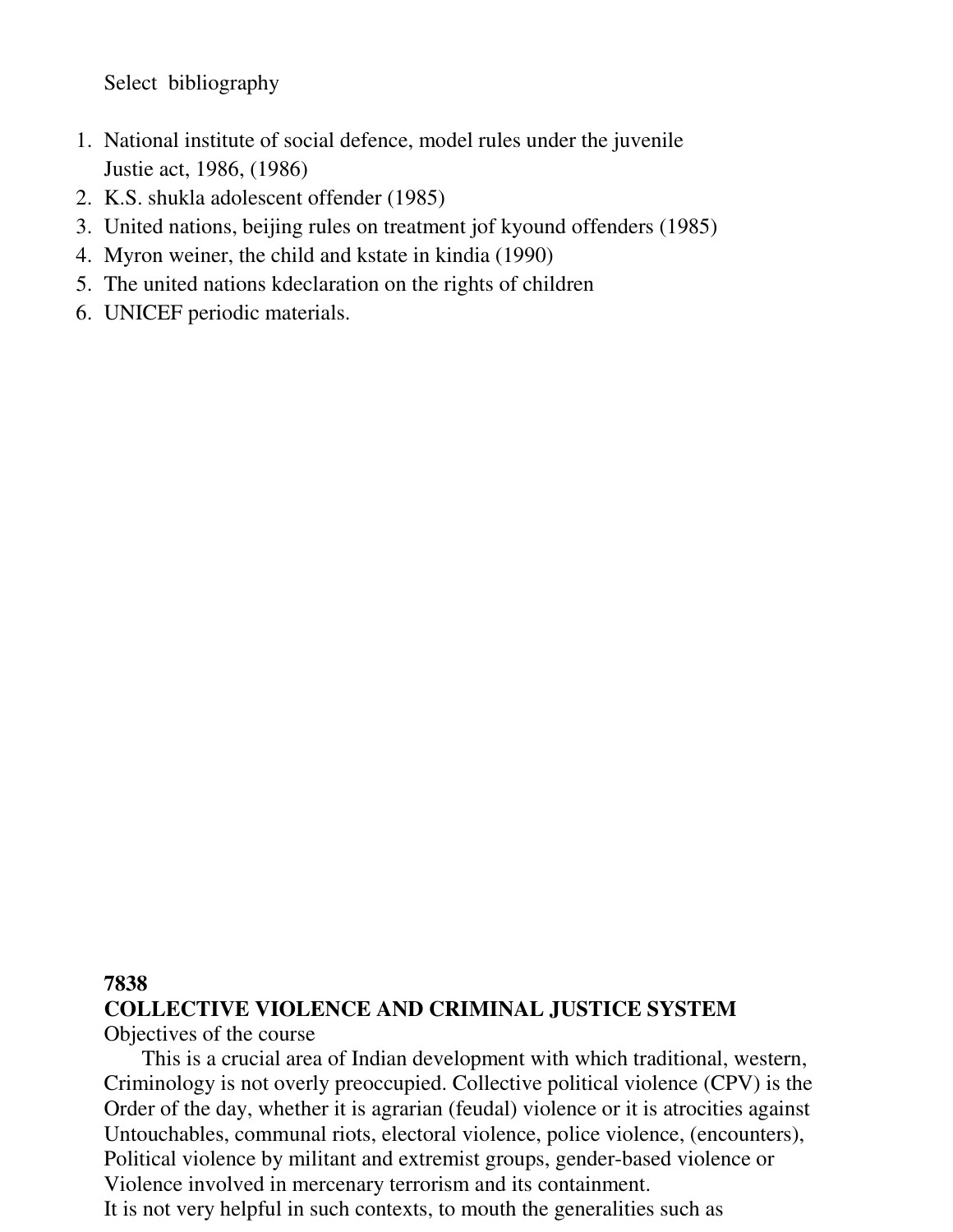"criminalization' or "lumpenization" of Indian politics. Closer scientific Investigation of these phenomena is crucial, which should kelp us understand both The etiology and the prognosis of CPV. Instead of political analysis the course Should focus on a broader social understanding of the political economy of law In India. Each specific form of violence will be examined with a view to Identifying the course of its evolution, the state-law response policies of Management of sanctions, compensation and rehabilitation of victims of violence, Social and political costs. The growth of police and paramilitary forces will also, In this context, be an object of study. Primary materials here will be governmental And citizen investigative reports. The emphasis of the course will be on fashioning Overall democratic understanding and responses to meet this problem. Unit-I

Introductory, notions of "force", "coercion", "violence", distinctions: "symbolic" Violence," institutionalized" violence, " structural violence", legal order as a Coercive normative order, force monopoly of modern law, "constitutional" and "criminal" speech : speech as incitement to violence, "collective political Violence" and legal order, notion of legal and extralegal "repression" Unit-II

Approaches to violence in India, religiously sanctioned structural violence : caste And gender based, ahimsa in Hindu, join, Buddhist, Christian and Islamic traditions In India, gandhi's approach to non-violence, discourse on political violence and Terrorism during colonial struggle, attitudes towards legal order as possessed of Legitimate monopoly over violence during the colonial period. Unit-III

Agrarian violence and repression, the nature and scope of agrarian violence in The 18-19 centuries India, colonial legal order as a causative factor of collective Political (agrarian) violence, the Telangana struggle and the legal order, the Report of the Indian human right commission on Arwal massacre Unit-IV

Violence against the scheduled castes, notion of atrocities, incidence of Atrocities, uses of criminal law to combat atrocities or contain aftermath of Atrocities, violence against women

Unit-V

Communal violence, incidence and courses of "communal" violence, findings of Various commissions of enquiry, the role of police and paramilitary systems in Dealing with communal violence, operation of criminal justice system tiring and In relation to, communal violence

Note : - choice of further areas will have to be made by the teacher and the taught. Select bibliography

- 1. U.baxi, " dissent, development and violence" in R. meagher (ed.) law and Social change : indo-american reflections 92 (1988).
- 2. U. baxi (ed.), law and poverty : critical essays, (1988)
- 3. A.R. desal, (ed.) peasant struggles in india, (1979)
- 4. A.R. desai, agrarian,struggles in india : after independence (1986) A.R. Desai, violation of democratic right in india (1986)